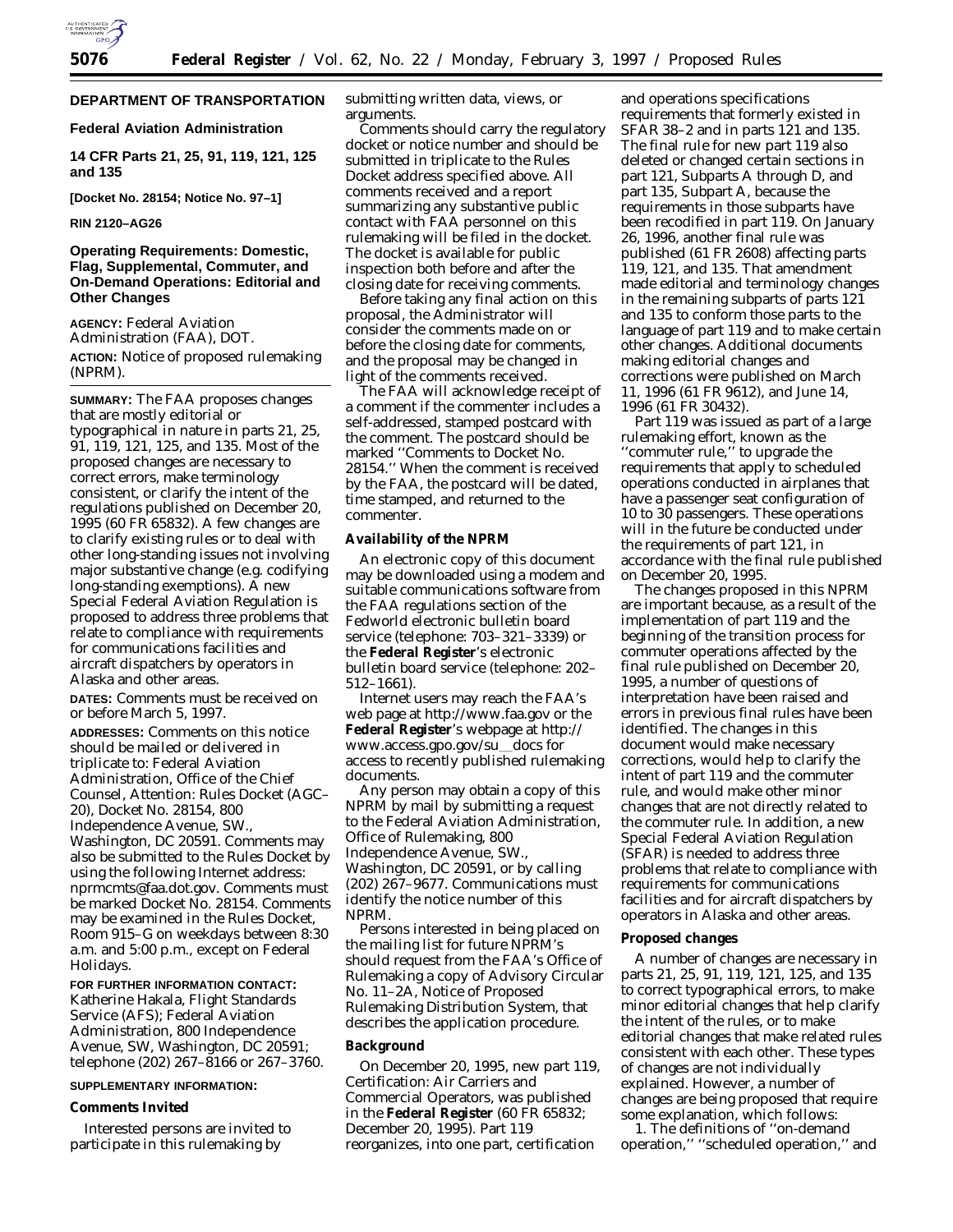''supplemental operation'' would be revised to make it clear that public charter operations conducted under 14 CFR part 380 are not considered scheduled operations.

2. Section 119.5 would be amended to add new paragraph (k), which incorporates former § 135.31 into part 119. The distribution table published with the part 119 final rule stated that § 135.31 had been replaced by § 119.5, but the text was inadvertently omitted. As proposed, this section would prohibit advertising or otherwise offering to perform any operation unauthorized by the FAA, and it would apply to any person, including certificate holders operating under part 121, as well as those operating under part 135. The FAA believes this is an appropriate extension since no person should be allowed to offer to perform operations that it has not proven to the FAA that it can perform safely. The FAA does not want an operator to carry people or property for compensation or hire unless that operator is appropriately certificated and unless it operates under the appropriate regulations. The proposed rule would be a useful enforcement tool that could be employed before a compensation or hire operation occurs by an operator that is not appropriately certificated and not in compliance with rules applicable for most compensation or hire operations.

This proposed amendment also adds §§ 119.5(1). When former sections 135.5 and 121.3 were recodified into one part 119, it was the FAA's intention that all of the situations covered by those sections would be covered in new sections 119.5(g) and 119.33. In June 1996, the FAA reinstated (effective July 15, 1996) the provisions of former sections 135.5 and 121.3 by adding a new paragraph 1(d) to SFAR 38–2. See 61 FR 30432.

One situation that was not adequately covered in the current provisions of part 119—but which was covered by former sections 135.5 and 121.3 and is covered by the soon-to-expire SFAR 38–2 paragraph 1(d)—is the situation where an employee of a certificate holder, with or without the certificate holder's knowledge, violates the provisions of the certificate holder's operations specifications. For example, a certificate holder only has all-cargo operations specifications. A flight crewmember employee brings along a friend as a passenger on the commercial flight. No compensation is paid for the carriage of the passenger, whose presense is not necessary for the cargo-only flight. Because the flight crewmember did not act as a direct air carrier or commercial operator, the prohibitions in section

119.5(g) are inapplicable. However, under former sections 135.5 and 121.3 (and under paragraph 1(d) of SFAR 38– 2), the flight crewmember could be charged for violating limitations in the certificate holder's operations specifications. In other words, if the certificate was only authorized to carry cargo, the carriage of passengers would be contrary to the limitations in the operations specifications. The FAA believes that safety requires that people who operate aircraft under parts 121 and 135 must comply with the provisions in a certificate holder's operations specifications.

3. Section 119.9 would be amended to add language that would allow displaying the air carrier or operating certificate number on an aircraft instead of the name of the certificate holder. By letter dated June 28, 1996 the National Air Transportation Association (NATA) petitioned the FAA in accordance with 14 CFR 11.25 to amend 14 CFR 119.9(b). NATA requested that the requirement of that section that the name of the certificate holder who is operating the aircraft must be ''legibly displayed on the aircraft'' be changed ''to allow displaying the air carrier or operating certificate number on the aircraft in lieu of the name of the certificate holder.'' In its petition NATA stated that it ''represents a very diverse and large number of part 135 on-demand operators who are affected by the new requirement in part 119 to display the name of the certificate holder on all aircraft operated under part 135.'' NATA pointed out that it had in its comments to the commuter rule NPRM (which included part 119) opposed this new requirement and requested an exclusion for part 135 on-demand aircraft. NATA's petition contained supporting arguments for the change it requested which were primarily based on protecting the security and privacy of certain on-demand operations.

A summary of the petition was published in the **Federal Register** on July 31, 1996; the comment period closed on September 30, 1996. Seventynine comments were received. Most of the comments received were from ondemand operations who agreed with NATA that the FAA should not require that the name of the operator be displayed on the aircraft for reasons of security, the expense of repainting the aircraft whenever it is leased or operated by another operator, and the confusion that may result from being identified as a scheduled carrier. Commenters pointed out that their clientele are business executives, entertainment personalities, and political figures who choose their

particular type of travel to maintain privacy and to ensure greater security than travel on scheduled airlines would afford. These operators point out that posting the name of the operator on the aircraft would make it easier for business competitors, media representatives, and those with criminal intentions to track their clients and thus violate both privacy and security. Comments also point out that the nature of the on-demand industry, where aircraft may change operators on a daily basis, make repainting the name of the operator on the aircraft an expensive and time-consuming requirement. Some operators note that contracts would have to be re-negotiated with owners who do not want the name of a leasor displayed on the aircraft. Finally, these operators comment that if a name is displayed on the side of an aircraft, international operations may be subjected to tariffs and fees charged to scheduled airlines as they may be confused as such. The National Business Aircraft Association (NBAA) comments that an aircraft may be listed on several air carrier certificates, lending confusion to the FAA and public alike if all are displayed on the aircraft. The NBAA supports the proposal, saying that it facilitates privacy and security. Likewise, Helicopter Association International supports the proposal and urges the FAA to amend § 119.9(b) before its effective date. The Airline Pilots Association comments that the proposed rule should have no effect on the requirement for aircraft owned and operated in scheduled air carrier service.

While the FAA does not necessarily agree with all of NATA's justification, the FAA agrees that display of an air carrier or operating certificate number will meet the intent of this requirement, which is to provide a ready means of identifying a responsible certificate holder when an aircraft is parked and the FAA has reason to identify or contact the certificate holder. Therefore, the FAA proposes to amend § 119.9(b)(4) as requested by NATA.

It is proposed that the provision allowing the Assistant Administrator for Civil Aviation Security to grant deviations from the requirements of this section would be deleted. The FAA has reassessed the need for deviations from this section and does not believe deviations are necessary.

4. Section  $119.21(a)(1)$  allows certificate holders conducting domestic operations from the Aleutian Islands to other points in the State of Alaska to request permission to comply with the dispatching requirements of subpart U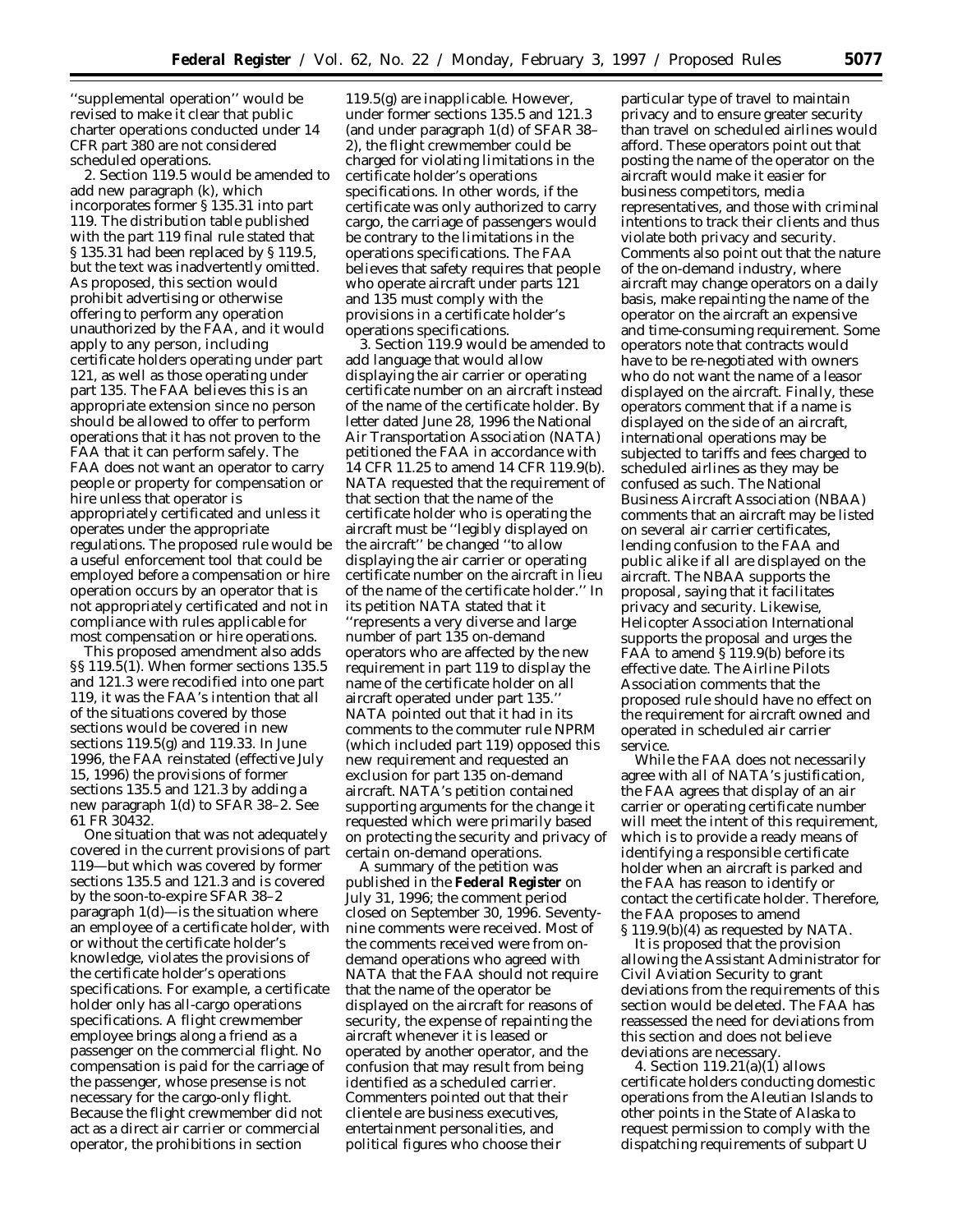of part 121 applicable to flag operations. The FAA proposes to allow domestic operations conducted from the Pribilof Islands and the Shumagin Islands to request this authority as well. In the final rule for this NPRM, the FAA may include other Alaskan island locations in this provision, if requested to do so by commenters and if adding the names of those islands is consistent with safety considerations.

5. Section 119.35, as published in December 1995, contains the application procedures for persons applying for either an Air Carrier Operating Certificate or an Operating Certificate. Paragraph (c) through (h) of that section contain additional financial and contract reporting requirements for commercial operators conducting intrastate operations. The FAA has received a number of inquiries about § 119.35, reflecting confusion over whether paragraphs (c) through (h) contain additional requirements for air carriers. To make it clear that the additional financial and contract reporting requirements apply only to commercial operators, § 119.35 is being split into 2 sections: Section 119.35 would contain just the certificate application procedures that apply to all applicants, and new § 119.36 would contain the additional requirements for commercial operators. Section 121.713 would be corrected to incorporate new cross references to § 119.36.

Section 119.35 (c) through (h), as published in December 1995, contained requirements that formerly appeared in §§ 121.47 through 121.49. When these requirements were moved to part 119, they applied to all commercial operators, including those intending to operate only under part 135.

Section 135.64 was added to require contract retention and financial reporting by commercial operators conducting operations under part 135. The FAA believes that the extension of the financial reporting requirements to part 135 commercial operators may not be needed.

Proposed § 119.36 distinguishes between requirements for all commercial operators and those applicable only to commercial operators under part 121. In addition, the financial reporting requirements of § 135.64(b) would be deleted; however, the contract retention requirements in § 135.64(a) would be retained.

6. Several changes are being proposed for the management qualification requirements in §§ 119.67 and 119.71.

Section 119.67 (c) and (d) would be revised to amend the qualification requirements applicable to Directors of Maintenance and Chief Inspectors under

part 121. Section 119.71(e) would be revised to amend the qualification and experience requirements applicable to the Director of Maintenance under part 135. Both proposals establish requirements for a person becoming the Director of Maintenance or Chief Inspector for the first time. The FAA recognizes that one of the primary functions and responsibilities of persons holding these required positions is to provide management oversight and control for the maintenance program as well as the quality assurance function. The FAA believes these amendments will ensure that persons holding these required management positions have the measure of experience and the demonstrated capability of effectively managing these programs. Under sections 119.67(c)(1) and 119.71(e)(1), the Director of Maintenance must have held the airframe and powerplant ratings for 3 years. The FAA believes that this is a reasonable amount of experience for the position of Director of Maintenance and is consistent with current section  $119.67(d)(1)$  as well as usual industry practice. In addition, the 1 year of maintenance experience in a supervisory capacity in maintaining the category and class of airplane used by the certificate holder, presently in the current rule, is now changed to a proposed requirement for 3 years of supervisory experience within the last 6 years in a position that exercised operational control over maintenance program functions. The FAA's use of the term ''operational control'' is consistent with the current requirement for Director of Operations and recognizes that the primary function of a Director is to manage the overall program, whether it be a maintenance program or aircraft operations. In addition, since certificate holders are required to collect and analyze data relative to the performance and effectiveness of the maintenance program and to correct deficiencies in that maintenance program when deemed necessary, the FAA must ensure that persons exercising control over the maintenance program have the level of qualification and experience that will allow those persons to carry out their duties and responsibilities with the degree of expertise consistent with the certificate holder's responsibility to operate with the highest possible degree of safety in the public interest. Under section  $119.67(c)(4)(B)$ , the FAA proposes to replace the word ''repairing'' with the word ''maintaining'', as the latter is consistent with the definition of maintenance as defined in section 1.1. In addition, the word ''maintaining''

reflects the broader experience level more appropriate to the Director position.

For the Chief Inspector position, the proposed change in section 119.67(d)(2) to have 3 years of supervisory or managerial experience within the last 6 years is consistent with current section 119.67(c)(4). The justification for this proposed change is the same as the justification for the similar proposed change for Directors of Maintenance. For both positions, the FAA finds it reasonable and prudent to recognize the experience of those persons who have had previous experience as Director of Maintenance or Chief Inspector by proposing different experience requirements for persons who are new to the positions versus those who have had previous experience.

Section 119.67(e) would be revised to clarify that certificate holders may request a deviation from the experience requirements of the section, but not from the airman certificate requirements of the section. Therefore, a certificate holder would not be allowed to employ a person who does not hold the required airman certificate (e.g., ATP certificate, commercial pilot certificate, mechanic certificate).

Section 119.71 contains the management qualification requirements that formerly appeared in § 135.39. Section 119.71 (b) and (d) require that the Director of Operations and the Chief Pilot, respectively, must hold at least a commercial pilot certificate with an instrument rating. However, under former § 135.39 the instrument rating was required only if any pilot in command for that certificate holder was required to have an instrument rating. For operations such as a VFR only helicopter operation, the pilot in command is not required to hold an instrument rating. Therefore § 119.71 (b) and (d) would be revised to match the intent of former § 135.39.

Section 119.71(e) would be revised to clarify the qualification requirements to Directors of Maintenance under part 135 and to establish requirements for a person becoming the Director of Maintenance for the first time.

7. A new Special Federal Aviation Regulation would be added to part 121 to address two problems that relate to compliance with § 121.99 and a third problem that relates to compliance with § 121.395. The first involves certain communications problems that exist in Alaska and other areas that affect certificate holders who are required by § 121.99 to ''show that a two-way air/ ground communication system is available at all points that will ensure reliable and rapid communications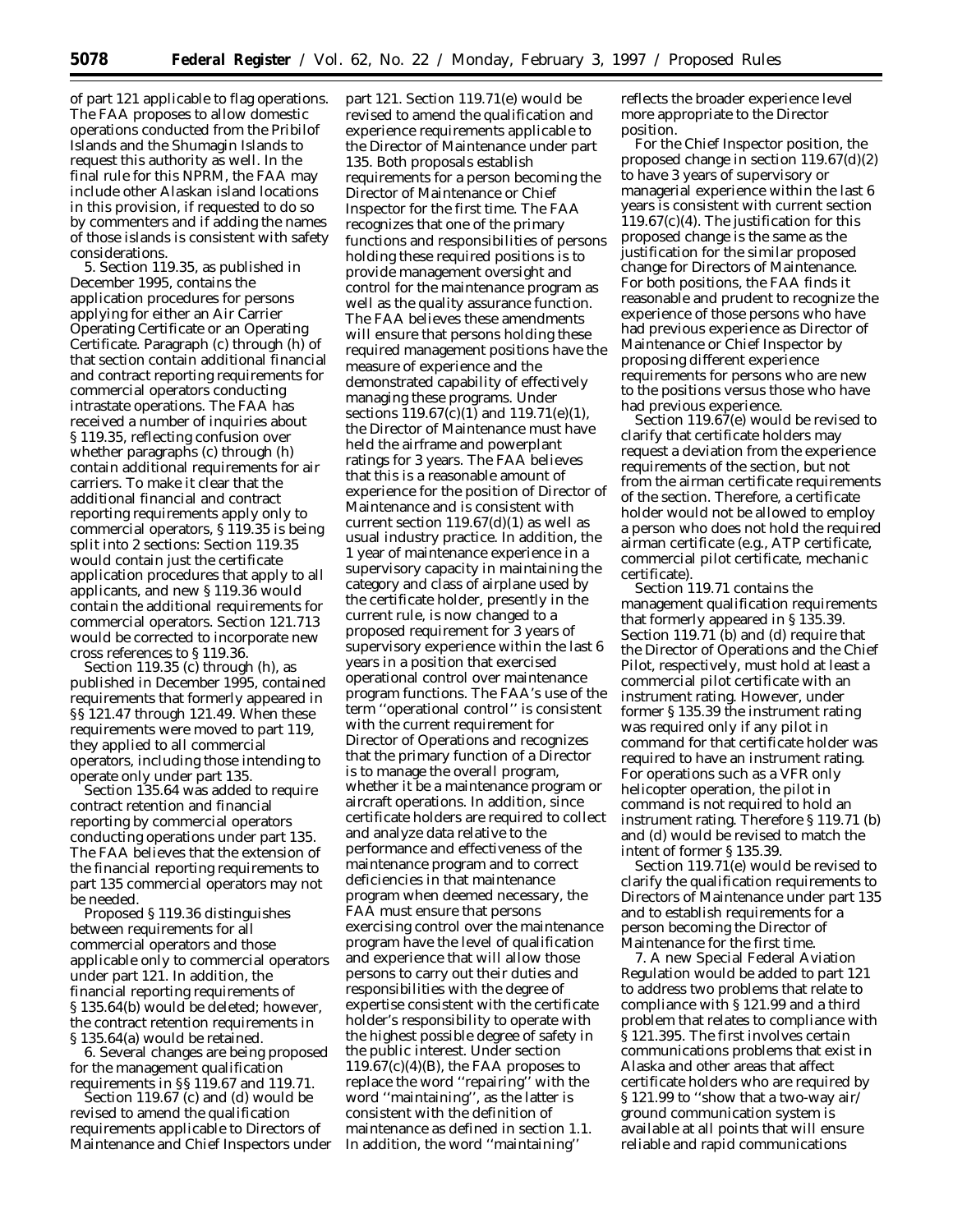under normal operating conditions over the entire route (either direct or via approved point circuits) between each airplane and the appropriate dispatch office and between each airplane and the appropriate air traffic control unit.'' In certain areas the lack of infrastructure or appropriate technology currently prevents certificate holders from establishing such systems. For other certificate holders, the nature of their operations (e.g., flying at low altitudes or in mountainous terrain) prevents them from using current communication systems that may be reliable only at higher altitudes. The proposed SFAR would require such certificate holders to comply with the ''over the entire route'' language of § 121.99 to the maximum extent feasible. However, a certificate holder who shows to the Administrator that communications gaps exist due to such reasons as lack of infrastructure, ATC operating restrictions, the terrain, operating altitude, or feasibility of a certain kind of communications system, would be allowed to continue to operate over that route if the certificate holder establishes alternative procedures for prompt re-establishment of communication, for establishment that the airplane arrived at its destination, and for flight locating purposes. Relief would only be granted after the certificate holder shows that it will meet the requirements to the maximum extent possible. In granting such approval, the Administrator would consider the following:

a. The operator has an established dispatch communication system.

b. Gaps in communication are not over the entire route, but only over portions of the route.

c. When communication gaps occur, they occur due to lack of infrastructure, geographical considerations, or assigned operating altitude.

d. Procedures are established for the prompt re-establishment of communications.

e. The operator has presented a plan or schedule for coming into compliance with the communications requirements in § 121.99.

The certificate holder would obtain the approval of the Administrator, coordinated through the FAA's Air Transportation Division (AFS–200), in its operations specifications. This type of alternative compliance approval would only be available for scheduled operations with airplanes having a passenger-seat configuration of 30 seats or fewer, excluding each crewmember seat, and a payload capacity of 7,500 pounds or less under part 121 of this chapter.

The second § 121.99 related problem involves certificate holders who conducted or who might in the future conduct scheduled intrastate operations in Alaska. Under the pre-commuter rule amendments these operations operated under the rules applicable to flag air carriers and thus, under the last sentence of § 121.99, were not prohibited from using a communications system operated by the United States. For certificate holders operating intrastate in Alaska, whether certificated before or after January 19, 1996, it is impractical at the present time to require that the required communications system be independent of any system operated by the United States. Therefore even though these certificate holders will otherwise be required to comply with the operating rules for domestic operations, under the proposed SFAR they would be allowed to use systems operated by the United States, when there is no practical alternative, for the effective period of the SFAR. The FAA further proposes to amend § 121.99 to require that, concurrent with the expiration of the SFAR, all flag operations in Alaska, not just those affected by the commuter rule change mentioned above, have communications systems that are independent of any system operated by the United States.

The third issue addressed by the proposed SFAR relates to the use of aircraft dispatchers by former commuter operations in Alaska who are required by the commuter rule to conduct those operations under the rules for domestic operations in part 121. Normally the FAA requires that each certificate holder subject to § 121.395 have aircraft dispatchers that work solely for that certificate holder. However, small operations located in remote areas find it hard to attract qualified, certificated aircraft dispatchers to work and live in those areas. Furthermore the workload often does not justify devoting a staff position to that function. Therefore the FAA proposes to allow certificate holders conducting scheduled operations in Alaska with airplanes having a passenger-seat configuration of 30 seats or fewer, excluding each crewmember seat, and a payload capacity of 7,500 pounds or less under part 121 of this chapter, to share aircraft dispatchers if they are authorized to do so by the Administrator. Before granting such an authorization, the Administrator would consider:

i. The operators' joint plans for complying with the aircraft dispatcher training rules in subpart N of part 121 of this chapter and the aircraft dispatcher qualification and duty time limitation rules in subpart P of part 121 of this chapter.

ii. The number of flights that the aircraft dispatcher would be responsible for.

iii. Whether the responsibilities of the dispatcher would be beyond the capability of a single dispatcher.

The SFAR would expire 4 years after it is issued because the FAA expects that adequate communications facilities will become available in all parts of Alaska and other areas within that time.

8. Section 121.99 would also be amended to allow for ''other means of communication approved by the Administrator'' as an alternative to the two-way radio communication system required by that section. This would allow certificate holders to use other types of technology, such as datalink or telephonic communication systems, to comply with this section.

9. In the commuter rule, § 121.133 was revised to allow a certificate holder to prepare its maintenance manual in any form acceptable to the Administrator. Previously, certificate holders were limited to printed form or microfilm. The FAA proposes to amend the manual requirements in §§ 121.137 121.139, 125.71, 135.21, and 135.427 to include the ''any form acceptable to the Administrator'' language. In addition, these sections would be amended to clarify that, regardless of the form of the maintenance manual, it must be retrievable in the English language. Certificate holders who purchase equipment from foreign manufacturers or previous foreign owners must ensure that the maintenance instructions to be followed by their employees and reviewed by the FAA are in English.

10. Section 121.305(j), as published in December 1995, contained two new provisions requiring third attitude indicators in turbopropeller powered airplanes having a passenger seat configuration of 30 seats or fewer. However, the new rule language made it unclear what the continuing requirements are for turbopropeller powered airplanes with more than 30 seats. These airplanes have been required to have third attitude indicators since October 1994. Therefore § 121.305(j) would be revised to clarify the requirements for each size of airplane.

11. Two changes are necessary to address compliance with the emergency lighting and marking requirements in § 121.310 by operators of 10–19 seat aircraft that are affected by the commuter rule.

First, paragraph (b)(1) of § 121.310 requires that the identity and location of each passenger emergency exit must be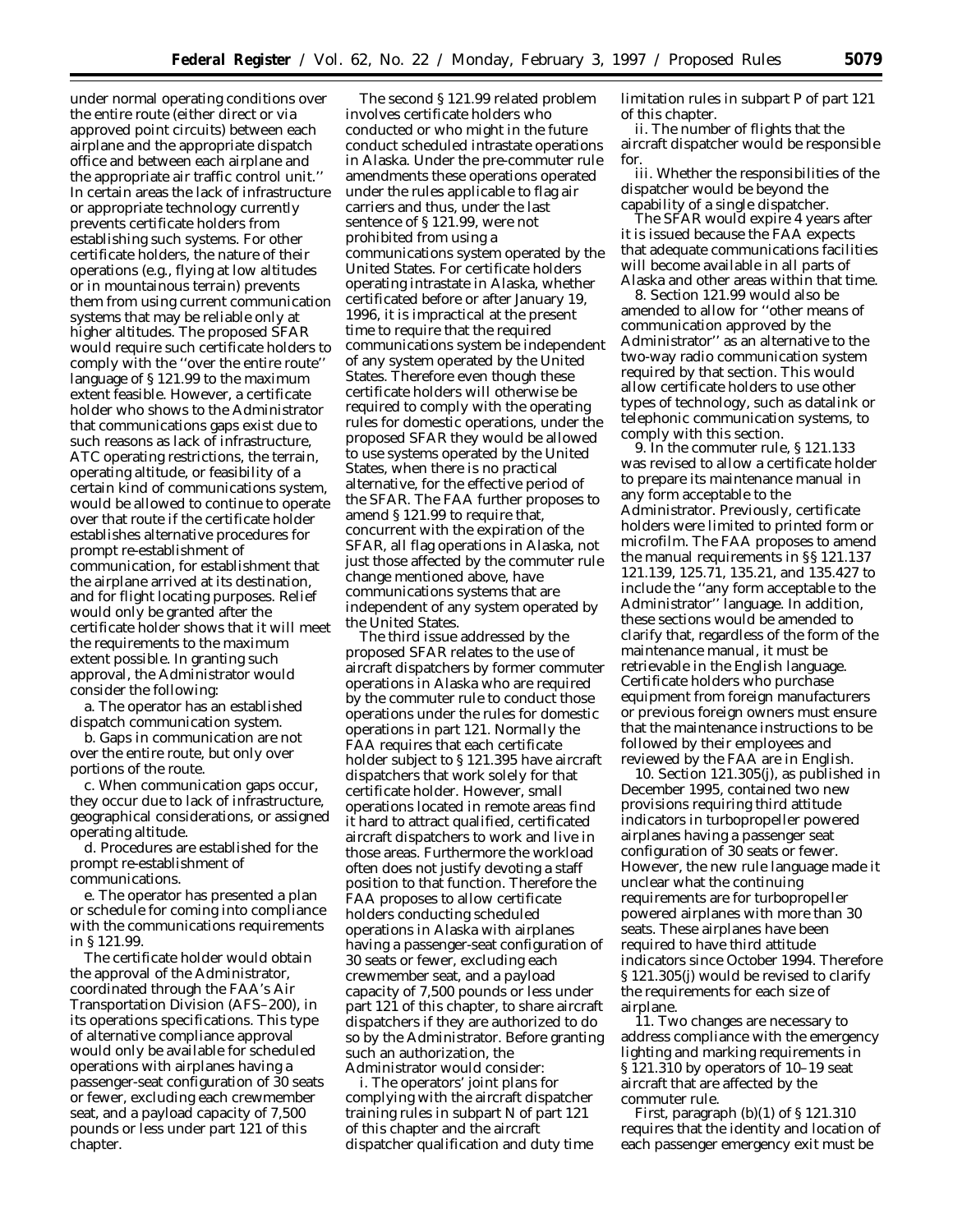marked so that the exit is recognizable from a distance equal to the width of the cabin and that the location of the exit must be indicated by a sign visible to occupants approaching along the main passenger aisle. (A passenger is considered to be ''approaching along the main aisle'' when that passenger rises from the seat and steps into the aisle.) Paragraph  $(b)(1)(i)$  requires that one of the locating signs must be on the ceiling of the cabin. Most of the 10–19 seat airplanes used by operators subject to the commuter rule do not have locating signs on the ceiling, but have been allowed to use two-dimensional signs mounted flush to the cabin sidewalls. The FAA did not specifically address this issue in the preamble to the commuter rule, but has recently learned that compliance with the requirements of § 121.310(b)(1) by March 20, 1997, will be impossible, because complying signs have not been designed or manufactured for those airplanes. Therefore the FAA proposes to allow 2 years from the date of the final rule for this NPRM for the affected operators to install emergency exit locating signs that comply with § 121.310(b)(1). The additional 2 years for compliance would be granted to both in-service 10–19 seat airplanes and newly manufactured 10– 19 seat airplanes. The simplest means of complying would be to replace the twodimensional signs with beveled or three-dimensional signs that can be read easily at the cabin extremes; that type of sign would function to both identify and locate the corresponding exit.

Second, § 121.310(b)(2) identifies the certification requirements for passenger emergency exit marking and locating signs. The FAA intended that the airplanes used by commuter operators who are transitioning to part 121 would continue to meet the certification standards in the type certificate for each airplane. However, the requirements of § 121.310(b)(2) were based on the dates of the application for airplane type certification as they related to requirements for transport category airplanes; therefore it is necessary to add a new subparagraph that provides for the 10–19 seat nontransport category airplanes that will be operated under part 121. The proposal would add a subparagraph  $(b)(2)(iii)$  to address the 10–19 passenger seat nontransport category airplanes. Similar to subparagraph (b)(2)(i), it would mandate the sign luminescence be 160 microlamberts at the time of manufacture; it would also prohibit the use of a sign in service if the luminescence decreases to below 100 microlamberts. Proposed subparagraph

(b)(2)(iii) should provide adequate levels of luminescence; the signs would have the same brightness as signs in some transport category airplanes currently manufactured and currently operated under part 121, which have longer distances between exits than the 10–19 passenger seat airplanes.

The final rule for this NPRM will contain references to these changes to § 121.310 in a revised version of ''Table 1—Summary of New Equipment and Performance Modifications for Affected Commuters'' from the commuter rule and in a revised version of Appendix L to part 121.

12. Section 121.333(c) would be amended to correct an omission concerning the use of quick-donning oxygen masks at flight levels above 250 as a substitute for having one pilot at the controls wear and use an oxygen mask at all times. For pressurized turbine engine powered airplanes, § 121.333(c) has allowed the availability of a quickdonning mask to be a substitute for wearing and using a mask at all times at or below flight level 410. However, under § 135.89(b)(3) at least one pilot at the controls of a pressurized airplane is required at altitudes above flight level 350 to wear and use an oxygen mask at all times. For those 10–30 passenger aircraft that will be operating under part 121 as a result of the commuter rule amendments, flight level 350 rather than flight level 410 would continue to be the appropriate altitude at which at least one pilot at the controls would be required to wear an oxygen mask at all times. Since the commuter rule was not intended to relax this requirement, the FAA proposes to amend § 121.333(c) to incorporate the requirements of § 135.89(b)(3) for airplanes with less than 31 seats, excluding any required crewmember seat and a payload capacity of 7,500 pounds. Since affected operators are already complying with the part 135 requirement, this proposed change would not impose any additional burden.

13. Section 121.437 would be amended to eliminate a redundancy that was created by an earlier corrective amendment and by adding a new sentence that would have the effect of codifying an existing exemption that has been in effect since 1980.

By letter dated January 28, 1980, the Air Transport Association petitioned the FAA for an exemption from § 121.437(b) to allow its members and pilots to continue to be issued category and class ratings by presenting proof of compliance with the training requirements of subpart N of part 121 and the proficiency check requirements

of § 121.441 after July 1, 1980. A summary of the petition was published in the **Federal Register** on February 28, 1980, and no comments were received. Grant of Exemption No. 2965 was signed on April 23, 1980, allowing a pilot employed by a part 121 certificate holder as a flight crewmember to be issued additional category and class ratings to the pilot's certificate if the pilot has satisfactorily completed the appropriate training requirements of subpart N and the proficiency check requirements of § 121.441 by presenting proof of this to the Administrator. Exemption No. 2965 has been extended 9 times; the current exemption is No. 2965I which expires on July 31, 1997.

By letter dated August 15, 1983, the ATA petitioned the FAA to codify the relief provided in Exemption No. 2965 by amending § 121.437. A summary of the petition was published in the **Federal Register** on September 29, 1983, and one comment was received. The Air Line Pilots Association commented that if additional category and class ratings are obtained in this way, that the proficiency check should be administered by an FAA inspector or designated examiner.

The FAA partially agrees with ALPA that FAA inspectors or designees should either observe or conduct a portion of all required proficiency checks. In fact, as a matter of day to day operation, FAA approved work programs mandate that a certain percentage of those proficiency checks be observed by FAA inspectors during routine training program surveillance. Over the 16 years that the exemption has been in effect, the FAA has noted no derogation of safety. In this light and since the FAA does not have the resources to conduct each proficiency check required by the rule, the FAA proposes to codify Exemption 2965 into § 121.437.

## **Corrections to Tables**

Table 2, *Comparable Sections in Parts 121 and 135,* originally published in the **Federal Register** on December 20, 1995 (60 FR 65850), and January 26, 1996 (61 FR 2618), is corrected and republished below.

Tables 3 and 4, the Derivation and Distribution Tables for Part 119, originally published in the **Federal Register** on December 20, 1995 (60 FR 65888–91), and January 26, 1996 (61 FR 2619), are corrected and republished below.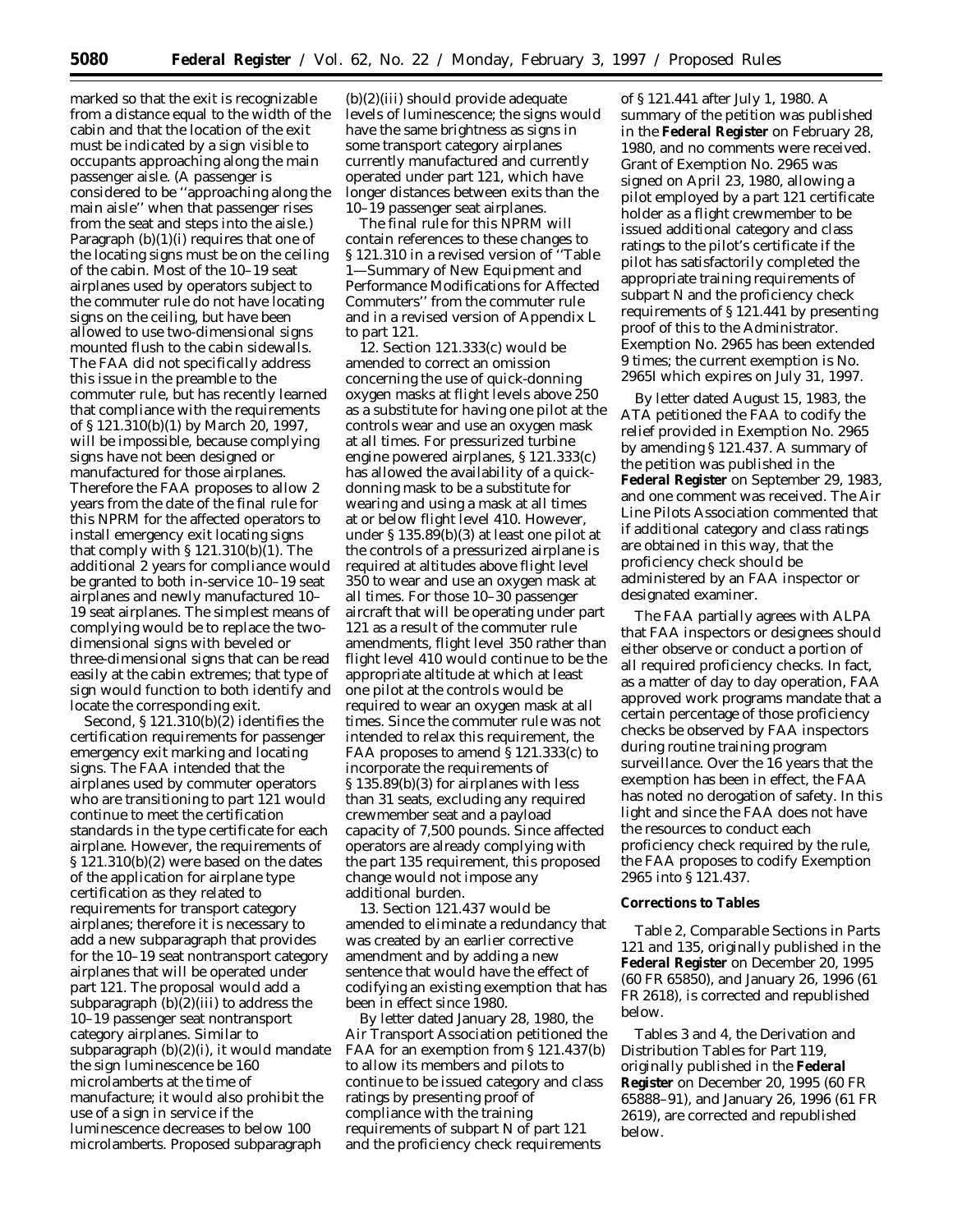## TABLE 2.—COMPARABLE SECTIONS IN PARTS 121 AND 135

[This table shows the comparable sections in parts 121 and 135 by issue. Affected commuters, however, must comply with all sections in part 121 that are applicable to their operations, not just the ones listed in this table or discussed in this preamble.]

| Subject                                                                                                                   | 135 Section        | 121 Section                                  |
|---------------------------------------------------------------------------------------------------------------------------|--------------------|----------------------------------------------|
| Part 121, Subparts E and F-Approval of Routes: Domestic, Flag, and<br>Supplemental Operations.                            |                    | 121.97,<br>121.99,<br>121.101,<br>121.107.   |
| Part 121, Subpart G-Manual Requirements:                                                                                  |                    | 121.133, .135, 121.137                       |
|                                                                                                                           |                    | 121.141                                      |
| Part 121, Subpart I-Airplane Performance Operating Limitations<br>Part 121, Subpart J-Special Airworthiness Requirements: |                    | 121.175-.197.                                |
|                                                                                                                           |                    | 121.217.                                     |
|                                                                                                                           |                    | 121.285.                                     |
|                                                                                                                           | 135 APP A, Sec. 30 | 121.289.                                     |
| Emergency evacuation and ditching demonstration                                                                           |                    | 121.291.                                     |
| New special airworthiness requirements (retrofit) and requirements                                                        |                    |                                              |
| applicable to future manufactured airplanes:                                                                              |                    | 121.293(a) (new).                            |
|                                                                                                                           |                    | 121.293(b) (new).                            |
| Part 121, Subpart K-Instrument and Equipment Requirements                                                                 |                    | $121.305(i)$ .                               |
|                                                                                                                           |                    | 121.308.                                     |
|                                                                                                                           |                    | $121.309(b)$ .                               |
|                                                                                                                           |                    | $121.309(c)$ .                               |
|                                                                                                                           |                    | $121.309(d)$ .                               |
|                                                                                                                           |                    | 121.309(e).                                  |
|                                                                                                                           |                    | $121.310(c)–(h)$ .                           |
| Emergency evacuation lighting and marking requirements                                                                    |                    | 121.311(e).                                  |
|                                                                                                                           |                    | $121.311(f)$ .                               |
| Seatbelt and shoulder harnesses on the flight deck                                                                        |                    | 121.312(b).                                  |
| Interior materials and passenger seat cushion flammability                                                                |                    | 121.313(c).                                  |
|                                                                                                                           |                    | $121.313(f)-(g)$ , 121.587.                  |
|                                                                                                                           |                    | 121.314, .221.                               |
|                                                                                                                           |                    | 121.316.                                     |
|                                                                                                                           |                    | 121.317.                                     |
|                                                                                                                           |                    | 121.323.                                     |
| Instruments and equipment for operations at night                                                                         |                    | 121.327 - . 335.                             |
|                                                                                                                           |                    | 121.333(d).                                  |
|                                                                                                                           |                    | 121.337.<br>121.339.                         |
| Emergency equipment for extended overwater operations                                                                     |                    | 121.340.                                     |
|                                                                                                                           |                    | 121.342.                                     |
|                                                                                                                           |                    | 121.345 - . 351.                             |
|                                                                                                                           |                    | 121.353.                                     |
| Emergency equipment for operations over uninhabited terrain                                                               |                    | 121.356.                                     |
|                                                                                                                           |                    | 121.343.                                     |
|                                                                                                                           |                    | 121.357.                                     |
|                                                                                                                           |                    | 121.359.                                     |
|                                                                                                                           |                    | 121.358.                                     |
|                                                                                                                           |                    | 121.360.                                     |
| Ground proximity warning system (GPWS)                                                                                    |                    |                                              |
| Part 121, Subpart L-Maintenance, Preventive Maintenance, and Alter-                                                       |                    |                                              |
| ations:                                                                                                                   |                    | 121.361.                                     |
|                                                                                                                           |                    | 121.363.                                     |
| Maintenance, preventive maintenance, and alteration organization                                                          |                    | 121.365, .367.                               |
|                                                                                                                           |                    | 121.369.                                     |
|                                                                                                                           |                    | 121.371.                                     |
|                                                                                                                           |                    | 121.373.                                     |
| Maintenance and preventative maintenance training programs                                                                |                    | 121.375.                                     |
| Maintenance and preventative maintenance personnel duty time limi-<br>tations.                                            |                    | 121.377.                                     |
|                                                                                                                           |                    | 121.378.                                     |
| Authority to perform and approve maintenance, preventative mainte-<br>nance, and alterations.                             |                    | 121.379.                                     |
|                                                                                                                           |                    | 121.380.                                     |
|                                                                                                                           |                    | 121.380a.                                    |
| Part 121, Subpart M-Airman and Crewmember Requirements:                                                                   |                    |                                              |
|                                                                                                                           |                    | 121.391.                                     |
| Flight attendants being seated during movement on the surface                                                             |                    | $121.391(d)$ .                               |
| Flight attendants or other qualified personnel at the gate                                                                |                    | 121.391(e),<br>121.393<br>121.417,<br>(new). |
| Part 121, Subparts N and O-Training Program and Crewmember Re-<br>quirements.                                             | 135.291-135.353    | 121.400-121.459.                             |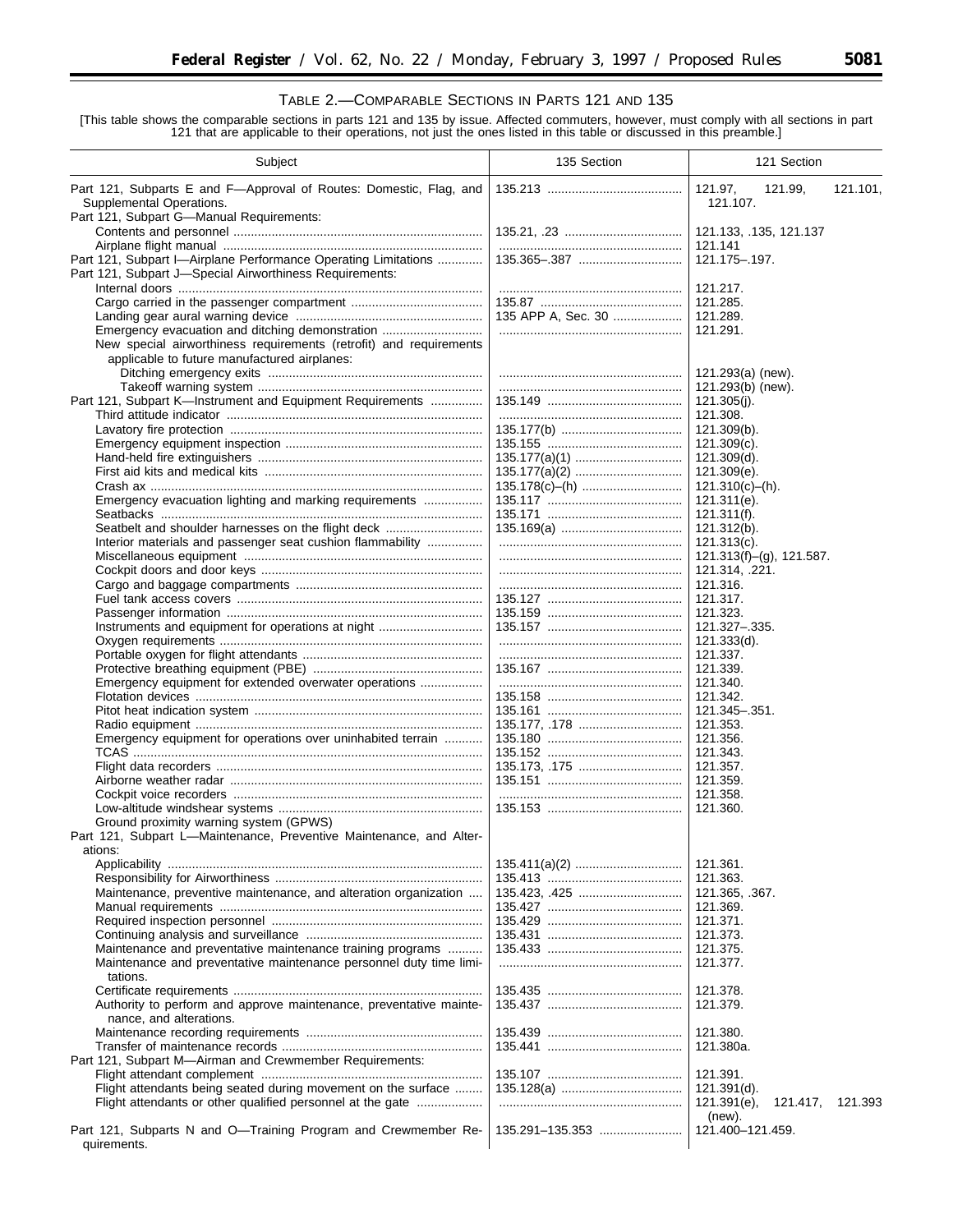## TABLE 2.—COMPARABLE SECTIONS IN PARTS 121 AND 135—Continued

[This table shows the comparable sections in parts 121 and 135 by issue. Affected commuters, however, must comply with all sections in part 121 that are applicable to their operations, not just the ones listed in this table or discussed in this preamble.]

| Subject                                                                                                                         | 135 Section     | 121 Section                                    |
|---------------------------------------------------------------------------------------------------------------------------------|-----------------|------------------------------------------------|
| Part 121, Subpart P-Aircraft Dispatcher Qualifications and Duty Time<br>Limitations: Domestic and Flag Air Carriers.            |                 | 121.461-121.465.                               |
| Part 121, Subparts Q, R, and S-Flight Time Limitations and Rest Re-<br>quirements: Domestic, Flag, and Supplemental Operations. | 135.261-135.273 | 121.470-121.525.                               |
| Part 121, Subpart T-Flight Operations:                                                                                          |                 |                                                |
|                                                                                                                                 |                 | 121.533, .535, 121.537.                        |
|                                                                                                                                 |                 | 121.547.                                       |
|                                                                                                                                 |                 | 121.551, .553, 121.557, .559<br>121.565 (new). |
|                                                                                                                                 | 135.117, .127   | 121.571(a), 121.573, 121.585.                  |
|                                                                                                                                 |                 | 121.574.                                       |
|                                                                                                                                 |                 | 121.575.                                       |
|                                                                                                                                 |                 | 121.576, .577.                                 |
|                                                                                                                                 |                 | 121.578(b).                                    |
|                                                                                                                                 |                 | 121.579.                                       |
|                                                                                                                                 |                 | 121.581.                                       |
|                                                                                                                                 |                 | 121.586.                                       |
|                                                                                                                                 |                 | 121.589.                                       |
|                                                                                                                                 |                 | 121.590.                                       |
| Part 121, Subpart U-Dispatching and Flight Release Rules:                                                                       |                 |                                                |
|                                                                                                                                 |                 | 121.597.                                       |
|                                                                                                                                 |                 | 121.611.                                       |
|                                                                                                                                 |                 | 121.629.                                       |
|                                                                                                                                 |                 | 121.639, 641, 121.643, 645.                    |
| Part 121, Subpart V-Records and Reports:                                                                                        |                 |                                                |
|                                                                                                                                 |                 | $121.701(a)$ .                                 |
|                                                                                                                                 |                 | 121.703.                                       |
|                                                                                                                                 |                 | 121.705(b).                                    |
|                                                                                                                                 |                 | 121.707.                                       |
|                                                                                                                                 |                 | 121.709.                                       |
|                                                                                                                                 |                 | 121.711, .713, 121.715.                        |

## TABLE 3.—DERIVATION TABLE FOR PART 119

| <b>New Section</b> | Based on                                                               |
|--------------------|------------------------------------------------------------------------|
| Subpart A:         |                                                                        |
| $119.1(a)$         | New language.                                                          |
| $119.1(b)$         | SFAR 38-2, Section 1(a).                                               |
| $119.1(c)$         | New language.                                                          |
| $119.1(d)$         | New language.                                                          |
| $119.1(e)$         | New language.                                                          |
| 119.2              | New language.                                                          |
| $119.3$            | SFAR 38-2, Section 6 and new language.                                 |
| $119.5(a)$         | SFAR 38-2, Section 2(a).                                               |
| $119.5(b)$         | SFAR 38-2, Section 2(b).                                               |
| $119.5(c)$         | New language.                                                          |
| $119.5(d)$         | SFAR 38-2, Section 1(a)(3).                                            |
| $119.5(e)$         | SFAR 38-2, Section 1(a)(3).                                            |
| $119.5(f)$         | SFAR 38-2, Section 1(b).                                               |
| $119.5(q)$         | SFAR 38-2, Section 1(c), 121.4, 135.7.                                 |
| $119.5(h)$         | SFAR 38-2, Flush paragraph following Section 1(a)(3) and new language. |
| 119.5(i)           | $121.27(a)(1)$ , $121.51(a)(1)$ , $135.13(a)(3)$ .                     |
| $119.5(j)$         | 135.33.                                                                |
| $119.5(k)$         | 135.31.                                                                |
| 119.7(a)           | SFAR 38-2, Section 3.                                                  |
| $119.7(b)$         | 121.23, 121.43.                                                        |
| $119.9(a)$         | 135.29.                                                                |
| $119.9(b)$         | New language.                                                          |
| Subpart B:         |                                                                        |
| $119.21(a)$        | SFAR 38-2, Section 4(a), 121.3, 121.5.                                 |
| $119.21(b)$        | SFAR 38-2, Section 4(b).                                               |
| $119.21(c)$        | New language.                                                          |
| $119.23(a)$        | SFAR 38-2, Section 5(a).                                               |
| $119.23(b)$        | SFAR 38-2, Section 5(b).                                               |
| 119.25(a)          | SFAR 38-2, Section 4(c), 5 (c), and (d) and new language.              |
| 119.25(b)          | SFAR 38-2, Section 4(c), 5 (c), and (d) and new language.              |
| Subpart C:         |                                                                        |
|                    | 119.31  SFAR 38–2, Section 1(c), 2 (a) and (b), 121.3, and 135.5.      |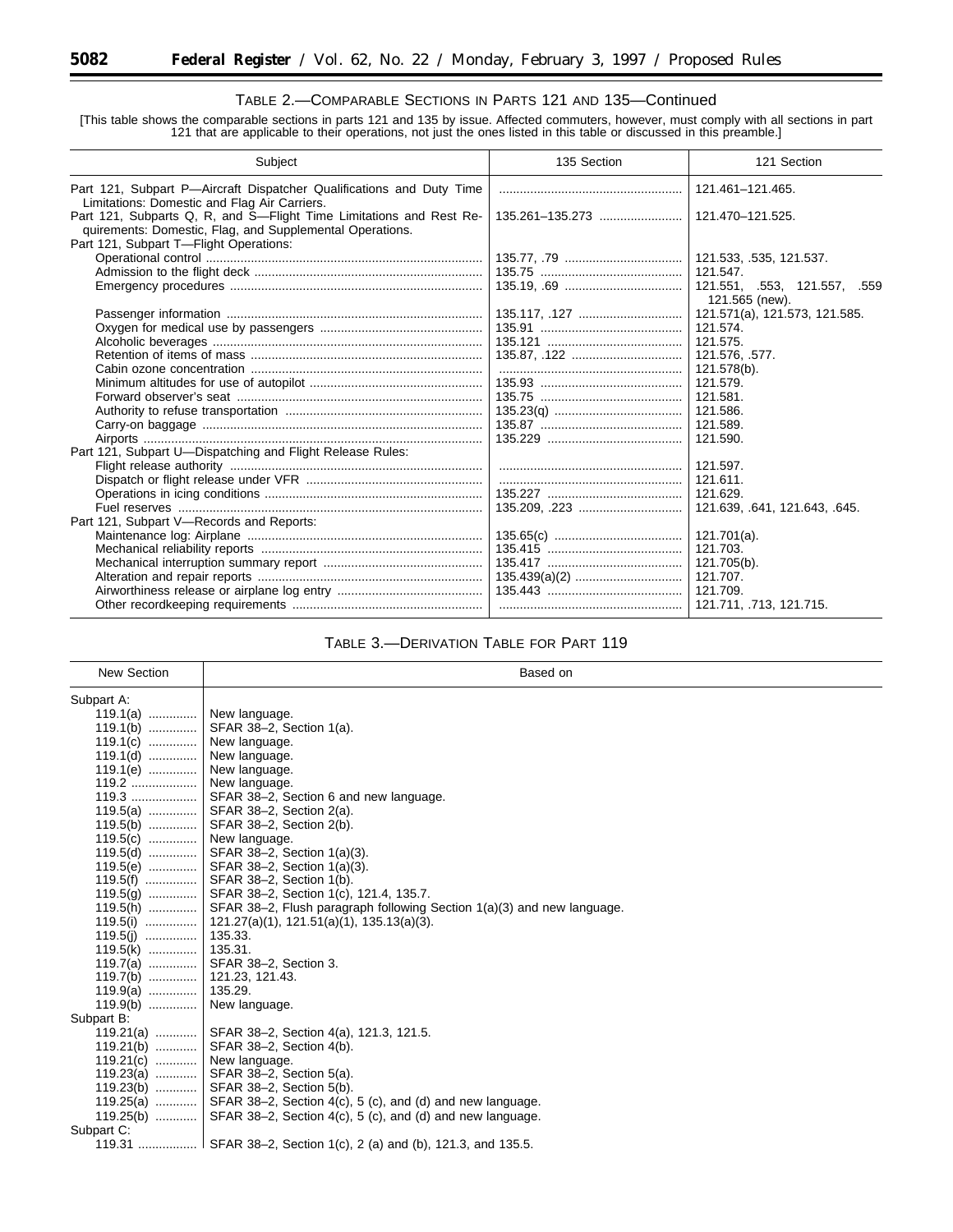$\equiv$ 

# TABLE 3.—DERIVATION TABLE FOR PART 119—Continued

| <b>New Section</b>         | Based on                                                                                                                                   |
|----------------------------|--------------------------------------------------------------------------------------------------------------------------------------------|
| $119.33(a)$                | SFAR 38–2, Section 1(c), 2 (a) and (b), 3, 121.3, 135.5, 135.13(a).                                                                        |
| $119.33(b)$<br>$119.33(c)$ | SFAR 38-2, Section 1(c), 2 (a) and (b), 3, 121.3, 135.5, 135.13(a).<br>SFAR 38-2, Section 1(c), 2 (a) and (b), 3, 121.3, 135.5, 135.13(a). |
| $119.35(a)$                | 121.26, 121.47(a), 135.11(a).                                                                                                              |
| $119.35(b)$                | 121.26, 121.47(a), 135.11(a).                                                                                                              |
| 119.36(a)<br>$119.36(b)$   | $121.47(a)$ .<br>$121.47(b)$ .                                                                                                             |
| $119.36(c)$                | $121.47(c)$ .                                                                                                                              |
| 119.36(d)                  | $121.47(d)$ .                                                                                                                              |
| 119.36(e)<br>119.36(f)     | 121.48.<br>121.49.                                                                                                                         |
| 119.37(a)                  | 121.25(a), 121.45(a), 135.11(b)(1) and new language.                                                                                       |
| $119.37(b)$                | 121.25(a), 121.45(a), 135.11(b)(1) and new language.                                                                                       |
| 119.37(c)<br>$119.37(d)$   | $121.25(a)$ , $121.45(a)$ , $135.11(b)(1)$ and new language.<br>121.25(a), 121.45(a), 135.11(b)(1) and new language.                       |
| 119.37(e)                  | 121.25(a), 121.45(a), 135.11(b)(1) and new language.                                                                                       |
| 119.39(a)                  | $121.27(a)(2)$ , $121.51(a)(3)$ , $135.11(b)(1)$ .                                                                                         |
| 119.39(b)<br>119.41(a)     | 121.27(a)(2), 121.51, 135.13 (a)(2) and (b).<br>121.77(a), 135.15(a).                                                                      |
| $119.41(b)$                | New language.                                                                                                                              |
| $119.41(c)$<br>119.41(d)   | 121.77(b), 135.15(b).<br>121.77(c), 135.15(b).                                                                                             |
| 119.43(a)                  | $121.75(b)$ , $135.63(a)(2)$ .                                                                                                             |
| $119.43(b)$                | 121.75(b), 135.63(a)(2).                                                                                                                   |
| 119.43(c)<br>$119.47(a)$   | 121.75(a), 135.81.<br>$135.27(a)$ .                                                                                                        |
| $119.47(b)$                | 121.83, 135.27(b).                                                                                                                         |
| $119.49(a)$                | 121.5, 121.25(b), 121.45(b), 135.11(b), and new language.                                                                                  |
| $119.49(b)$<br>$119.49(c)$ | 121.45(b), 135.11(b)(1) and new language.<br>$135.11(b)(1)$ and new language.                                                              |
| 119.51(a)                  | 121.79(a), 135.17(a).                                                                                                                      |
| $119.51(b)$                | 121.79(b), 135.17(d).                                                                                                                      |
| 119.51(c)<br>$119.51(d)$   | 121.79(c), 135.17(b), and new language.<br>121.79(d), 135.17 (c) and (d).                                                                  |
| 119.51(e)                  | 121.79(b), 135.17 (c) and (d).                                                                                                             |
| $119.53(a)$<br>$119.53(b)$ | $121.6(a)$ .<br>New language.                                                                                                              |
| $119.53(c)$                | $121.6(b)$ .                                                                                                                               |
| 119.53(d)                  | $121.6(c)$ .                                                                                                                               |
| 119.53(e)<br>$119.53(f)$   | New language.<br>New language.                                                                                                             |
| $119.55(a)$                | 121.57 (a) and (b).                                                                                                                        |
| $119.55(b)$                | 121.57 (a) and (b).                                                                                                                        |
| $119.55(c)$<br>$119.55(d)$ | 121.57 (a) and (b).<br>121.57 (a) and (b).                                                                                                 |
| 119.55(e)                  | 121.57 (a) and (b).                                                                                                                        |
| $119.57(a)$                | $121.57(c)$ .                                                                                                                              |
| 119.57(b)<br>$119.58(a)$   | New language.<br>$135.19(b)$ .                                                                                                             |
| $119.58(b)$                | $135.19(a)$ .                                                                                                                              |
| $119.58(c)$<br>$119.59(a)$ | $135.19(c)$ .<br>121.81(a), 135.73, and new language.                                                                                      |
| 119.59(b)                  | 121.73, 121.81(a), 135.63(a), 135.73, and new language.                                                                                    |
| $119.59(c)$                | $121.81(a)$ .                                                                                                                              |
| 119.59(d)<br>$119.59(e)$   | New language.<br>New language.                                                                                                             |
| 119.59(f)                  | New language.                                                                                                                              |
| 119.61(a)                  | 121.29(a), 121.53 (a), (c), and (d), 135.9(a).                                                                                             |
| $119.61(b)$<br>$119.61(c)$ | 121.29(a), $121.53(c)$ , and new language.<br>135.35.                                                                                      |
| $119.63(a)$                | New language.                                                                                                                              |
| $119.63(b)$                | New language.                                                                                                                              |
| $119.65(a)$<br>$119.65(b)$ | $121.59(a)$ .<br>$121.59(b)$ .                                                                                                             |
| $119.65(c)$                | $121.59(b)$ .                                                                                                                              |
| $119.65(d)$                | 121.61 and new language.                                                                                                                   |
| 119.65(e)<br>$119.67(a)$   | $121.59(c)$ .<br>121.61(a) and new language.                                                                                               |
| $119.67(b)$                | 121.61(b) and new language.                                                                                                                |
| 119.67(c)                  | 121.61(c), 135.39(c) and new language.<br>121.61(d) and new language.                                                                      |
| $119.67(d)$                | 119.67(e) $\ldots$   121.61(b), 135.39(d).                                                                                                 |
|                            |                                                                                                                                            |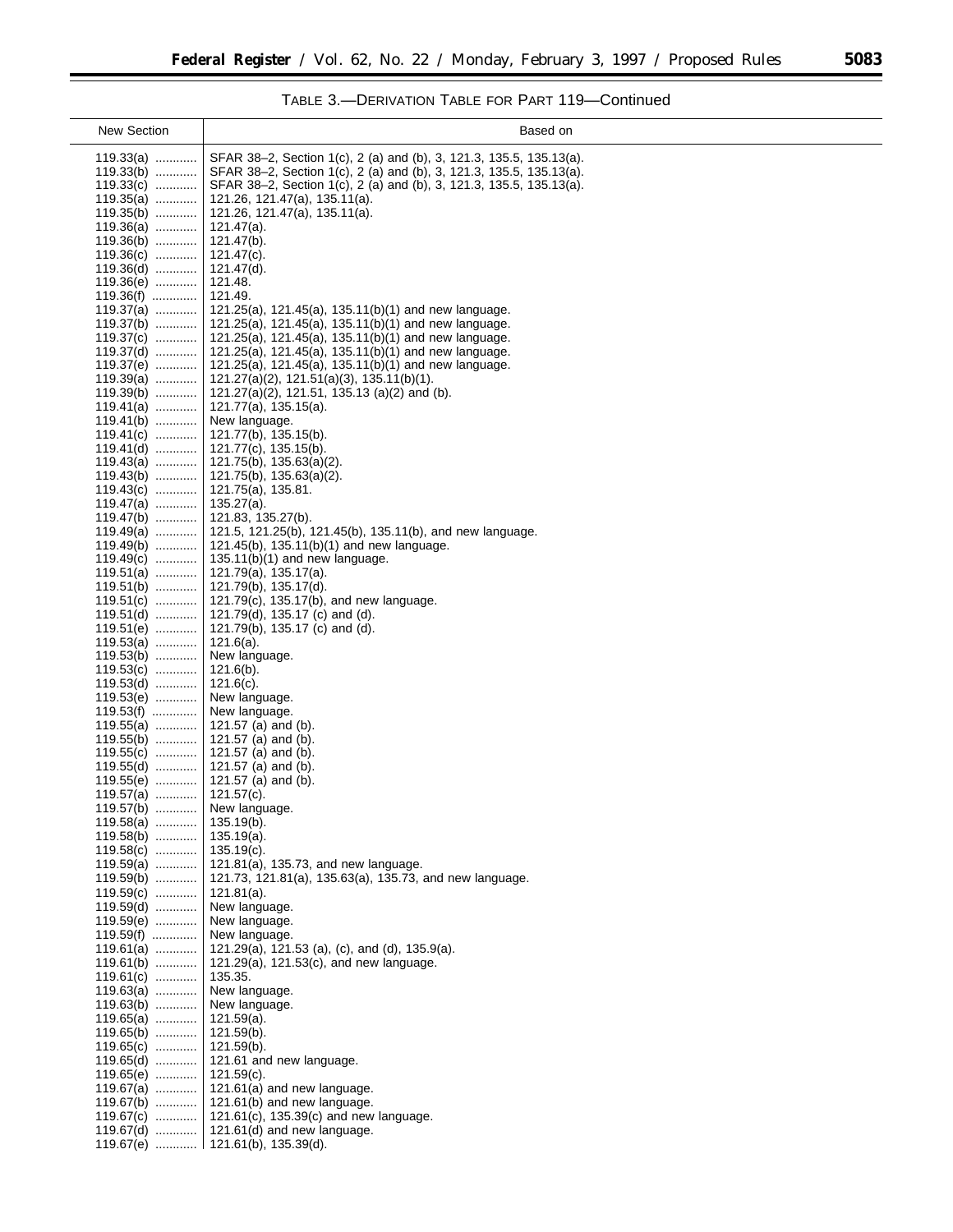۳

| New Section | Based on                                            |
|-------------|-----------------------------------------------------|
|             |                                                     |
|             |                                                     |
|             |                                                     |
|             |                                                     |
|             |                                                     |
|             | 119.71(a) $\ldots$   135.39(a)(1) and new language. |
|             | 119.71(b)    135.39(a)(2) and new language.         |
|             | 119.71(c)    135.39(b)(1) and new language.         |
|             | 119.71(d)    135.39(b)(2) and new language.         |
|             | 119.71(e) $\ldots$   135.39(c) and new language.    |
|             |                                                     |

TABLE 4.—DISTRIBUTION TABLE FOR PART 121, PART 135, AND SFAR 38–2 SECTIONS BEING REPLACED BY PART 119

| Part 121:                | Replaced by:                                  |
|--------------------------|-----------------------------------------------|
| 121.3                    | 119.21(a); 119.31; 119.33.                    |
| $121.4$                  | $119.5(q)$ .                                  |
| 121.5                    | $119.21(a)$ .                                 |
| $121.6(a)$               | $119.53(a)$ .                                 |
| $121.6(b)$               | $119.53(c)$ .                                 |
| $121.6(c)$               | $119.53(d)$ .                                 |
| 121.7                    | 119.21.                                       |
| 121.9                    | Deleted.                                      |
| 121.13                   | 119.25.                                       |
| 121.21                   | 119.1.                                        |
| 121.23                   | $119.7(b)$ .                                  |
| $121.25(a)$              | 119.37 (a), (b), (c), (d), (f), and (g).      |
| 121.25(b)                | 119.49(a).                                    |
| 121.26                   | 119.35 (a) and (b).                           |
| $121.27(a)(1)$           | $119.5(i)$ .                                  |
| $121.27(a)(2)$           | 119.39 (a) and (b)                            |
| $121.29(a)$              | 119.61 (a) and (b).                           |
| 121.41                   | 119.1.                                        |
| 121.43                   | $119.7(b)$ .                                  |
| $121.45(a)$              | 119.37 (a), (b), (c), (d), (e), (f), and (g). |
| $121.45(b)$              | 119.49 (a) and (b).                           |
| $121.47(a)$              | $119.35(a)$ , (b); $119.36(a)$ .              |
| $121.47(b)$              | $119.36(b)$ .                                 |
| $121.47(c)$              | $119.36(c)$ .                                 |
| 121.47(d)                | $119.36(d)$ .                                 |
| 121.48                   | $119.36(e)$ .                                 |
| 121.49                   | $119.36(f)$ .                                 |
| 121.51                   | $119.39(b)$ .                                 |
| $121.51(a)(1)$           | 119.5(i).                                     |
| $121.51(a)(3)$           | $119.39(a)$ .                                 |
| $121.53(a)$              | $119.61(a)$ .                                 |
| 121.53(c)                | 119.61 (a) and (b).                           |
| $121.53(d)$              | $119.61(a)$ .                                 |
| 121.55                   | Deleted.                                      |
| 121.57(a)                | 119.55 (a), (b), (c), (d), and (e).           |
| $121.57(b)$              | 119.55 (a), (b), (c), (d), and (e).           |
| $121.57(c)$              | $119.57(a)$ .                                 |
| 121.59                   | $119.69(e)$ .                                 |
| $121.59(a)$              | $119.65(a)$ .                                 |
| $121.59(b)$              | 119.65 (b) and (c); 119.69 (b) and (c).       |
| $121.59(c)$              | $119.65(e)$ .                                 |
| 121.61                   | $119.65(d)$ .                                 |
| $121.61(a)$              | $119.67(a)$ .                                 |
| $121.61(b)$              | 119.67 (b) and (e).                           |
| 121.61(c)<br>$121.61(d)$ | $119.67(c)$ .<br>$119.67(d)$ .                |
| 121.71                   | 119.1.                                        |
| 121.73                   | $119.59(b)$ .                                 |
| $121.75(a)$              | $119.43(c)$ .                                 |
| 121.75(b)                | 119.43 (a) and (b).                           |
| 121.77(a)                | $119.41(a)$ .                                 |
| $121.77(b)$              | $119.41(c)$ .                                 |
| 121.77(c)                | $119.41(d)$ .                                 |
| $121.79(a)$              | $119.51(a)$ .                                 |
| 121.79(b)                | 119.51 (b) and (e).                           |
| 121.79(c)                | $119.51(c)$ .                                 |
|                          |                                               |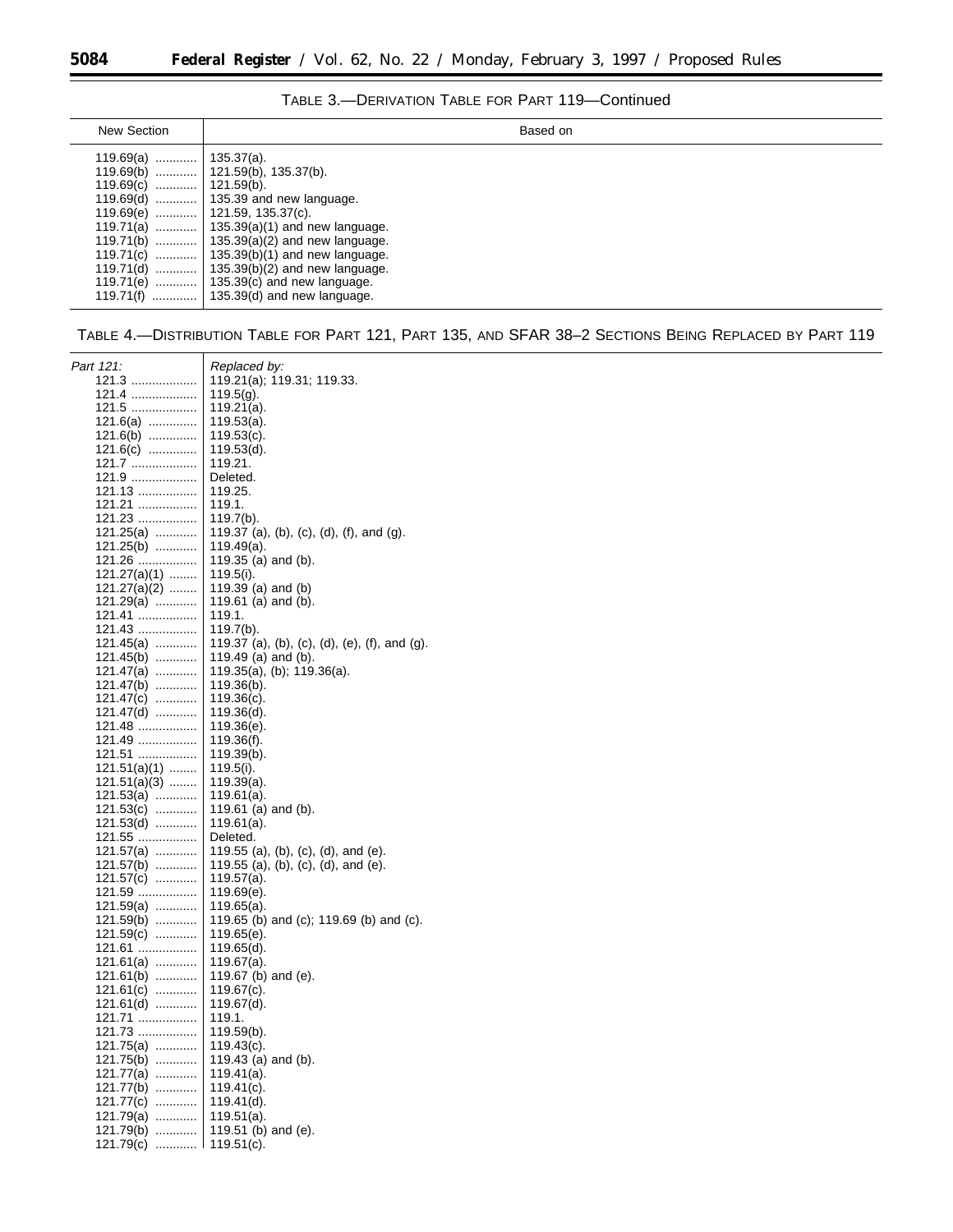## TABLE 4.—DISTRIBUTION TABLE FOR PART 121, PART 135, AND SFAR 38–2 SECTIONS BEING REPLACED BY PART 119—Continued

| $121.79(d)$       | $119.51(d)$ .                                                                |
|-------------------|------------------------------------------------------------------------------|
| $121.81(a)$       | 119.59 (a), (b), and (c).                                                    |
| 121.83            | 119.47(b).                                                                   |
| Part 135:         | Replaced by:                                                                 |
| 135.5             | 119.31; 119.33 (a), (b), and (c).                                            |
| 135.7             | $119.5(g)$ .                                                                 |
| $135.9(a)$        | 119.61(a).                                                                   |
| $135.11(a)$       | 119.35 (a) and (b).                                                          |
| $135.11(b)$       | 119.49(a).                                                                   |
| 135.11(b)(1)      | 119.37 (a), (b), (c), (d), (e), (f), and (g); 119.39(a); 119.49 (b) and (c). |
| $135.13(a)$       | 119.33 (a), (b), and (c).                                                    |
| $135.13(a)(2)$    | 119.39(b).                                                                   |
|                   |                                                                              |
| $135.13(a)(3)$    | 119.5(i).                                                                    |
| $135.13(b)$       | 119.39(b).                                                                   |
| $135.15(a)$       | 119.41(a).                                                                   |
| $135.15(b)$       | 119.41(b).                                                                   |
| $135.15(d)$       | 119.41(d).                                                                   |
| $135.17(a)$       | 119.51(a).                                                                   |
| $135.17(b)$       | $119.51(c)$ .                                                                |
| $135.17(c)$       | 119.51 (d) and (e).                                                          |
| 135.17(d)         | 119.51 (b), (d), and (e).                                                    |
| 135.19            | 119.58.                                                                      |
| 135.27(a)         | 119.47(a).                                                                   |
| $135.27(b)$       | 119.47(b).                                                                   |
| 135.29            | 119.9(a).                                                                    |
| 135.31            | 119.5(k).                                                                    |
| 135.33            | $119.5(j)$ .                                                                 |
| 135.35            | 119.61(c).                                                                   |
| 135.37(a)         | 119.69(a).                                                                   |
| $135.37(b)$       | 119.69(b).                                                                   |
| $135.37(c)$       | 119.69(e).                                                                   |
| 135.39            | 119.69(d).                                                                   |
| $135.39(a)(1)$    | 119.71(a).                                                                   |
| $135.39(a)(2)$    | 119.71(b).                                                                   |
| $135.39(b)(1)$    | 119.71(c).                                                                   |
| $135.39(b)(2)$    | 119.71(d).                                                                   |
| $135.39(c)$       | 119.67(c); 119.71(e).                                                        |
| $135.39(d)$       | 119.67(e); 119.71(f).                                                        |
| 121.63(a)         | 119.59(b).                                                                   |
| $121.63(a)(2)$    | 119.43 (a) and (b).                                                          |
| 121.73            | 119.59 (a) and (b).                                                          |
| <u> 121.81 </u>   | $119.43(c)$ .                                                                |
| SFAR 38-2:        | Replaced by:                                                                 |
| Section 1(a)      | $119.1(b)$ .                                                                 |
| Section $1(a)(3)$ | 119.5 (d) and (e); 119.5(h).                                                 |
| Section 1(b)      | $119.5(f)$ .                                                                 |
| Section 1(c)      | 119.5(g); 119.31; 119.33 (a), (b), and (c).                                  |
| Section 2(a)      | 119.5(a); 119.31; 119.33 (a), (b), and (c).                                  |
| Section 2(b)      | 119.5(b); 119.31; 119.33 (a), (b), and (c).                                  |
| Section 2(c)      | 129.1.                                                                       |
| Section 3         | 119.7(a); 119.33 (a), (b), and (c).                                          |
| Section 4(a)      | $119.21(a)$ .                                                                |
| Section 4(b)      | $119.21(b)$ .                                                                |
| Section 4(c)      | 119.25 (a) and (b).                                                          |
| Section 4(d)      | 119.25 (a) and (b).                                                          |
| Section 5(a)      |                                                                              |
|                   | $119.23(a)$ .<br>119.23 (b).                                                 |
| Section 5(b)      |                                                                              |
| Section 5(c)      | 119.25 (a) and (b).                                                          |
| Section 5(d)      | 119.25 (a) and (b).                                                          |
| Section 6         | 119.3.                                                                       |

#### **Federalism Implications**

The proposed regulations do not have substantial direct effects on the states, on the relationship between national government and the states, or on the distribution of power and responsibilities among various levels of government. Thus, in accordance with

Executive Order 12612, it is determined that such a regulation does not have federalism implications warranting the preparation of a Federalism Assessment.

## **Paperwork Reduction Act**

In accordance with the Paperwork Reduction Act of 1995 (44 U.S.C. 3507(d)), there are no new requirements for information collection associated with this proposed rule.

## **Conclusion**

The FAA has determined that this proposed regulation would impose no additional burden on any person. Accordingly, it has been determined that the action: (1) Is not a significant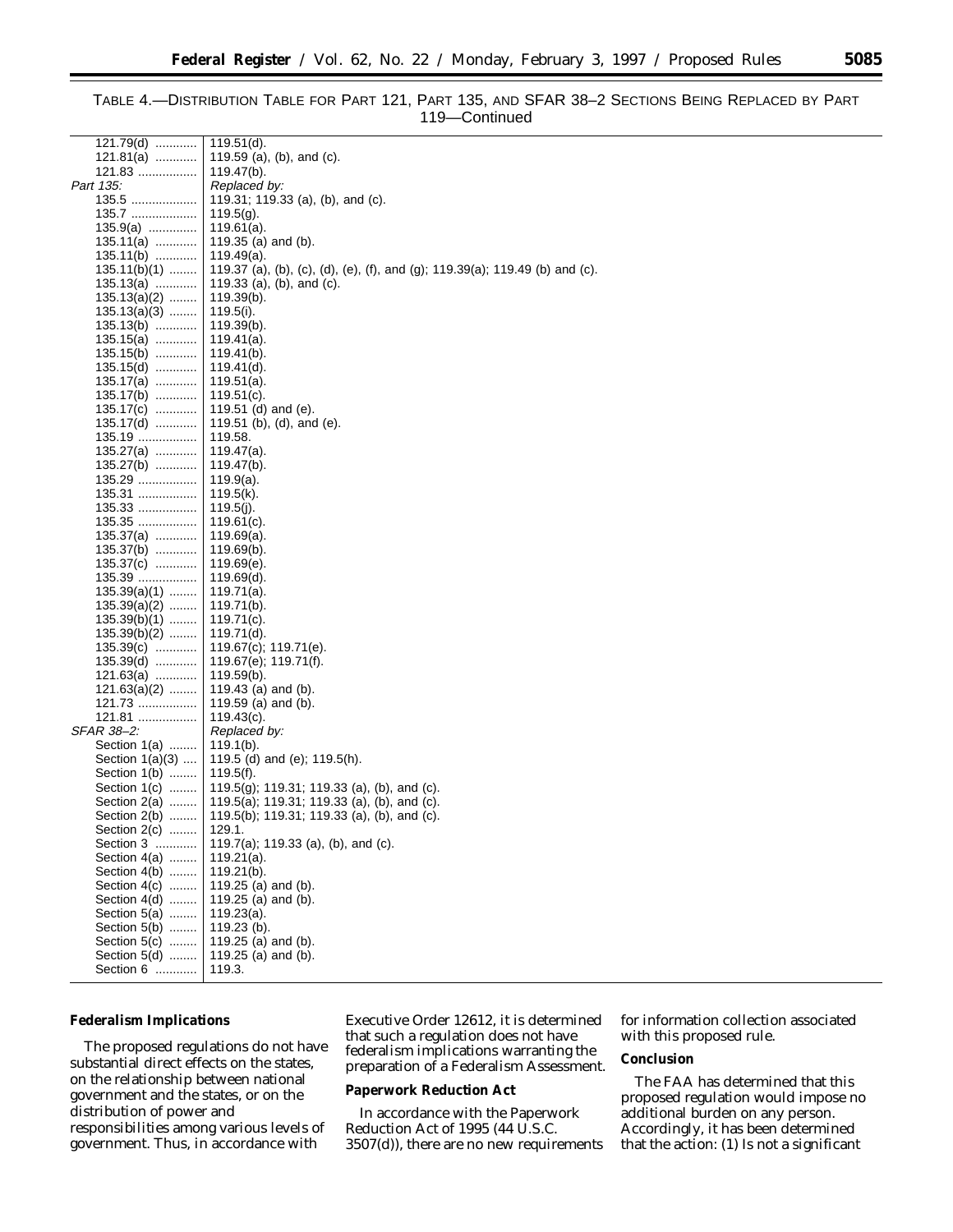rule under Executive Order 12866; and (2) is not a significant rule under Department of Transportation Regulatory Policies and Procedures (44 FR 11034; February 26, 1979). No cost impact is expected to result and a full regulatory evaluation is not required. In addition, the FAA certifies that the proposed rule would not have a significant cost impact, positive or negative, on a substantial number of small entities under the criteria of the Regulatory Flexibility Act.

## **List of Subjects** *14 CFR Part 21*

Aircraft, Aviation safety, Exports, Imports, Reporting and recordkeeping requirements.

#### *14 CFR Part 25*

Air transportation, Aircraft, Aviation safety, Safety, Gusts.

#### *14 CFR Part 91*

Agriculture, Air traffic control, Aircraft, Airmen, Airports, Aviation safety, Freight, Noise control, Political candidates, Reporting and recordkeeping requirements.

#### *14 CFR Part 119*

Administrative practice and procedures, Air carriers, Air taxis, Aircraft, Aviation safety, Charter flights, Commuter operations, Reporting and recordkeeping requirements.

#### *14 CFR Part 121*

Air carriers, Aircraft, Airmen, Aviation safety, Charter flights, Reporting and recordkeeping requirements.

#### *14 CFR Part 125*

Aircraft, Airmen, Aviation safety, Reporting and recordkeeping requirements.

#### *14 CFR Part 135*

Aircraft, Airplanes, Airworthiness, Air transportation.

#### **The Proposed Amendments**

In consideration of the foregoing, the Federal Aviation Administration proposes to amend Title 14 CFR parts 21, 25, 91, 119, 121, 125, and 135 as follows:

## **PART 21—CERTIFICATION PROCEDURES FOR PRODUCTS AND PARTS**

1. The authority citation for part 21 continues to read as follows:

**Authority:** 42 U.S.C. 7572; 49 U.S.C. 106(g), 40105, 40113, 44701–44702, 44707, 44709, 44711, 44713, 44715, 45303.

## **§ 21.431 [Amended]**

2. Section 21.431 is amended in paragraph (b) by removing the parenthetical ''(except air taxi operators)''.

## **PART 25—AIRWORTHINESS STANDARDS: TRANSPORT CATEGORY AIRPLANES**

3. The authority citation for part 25 continues to read as follows:

**Authority:** 49 U.S.C. 106(g), 40113, 44701, 44702, and 44704.

### **§ 25.1303 [Amended]**

4. Section 25.1303(b)(4) is amended by removing the reference to " $\S$  121.305 $(j)$ " and adding in place thereof a reference to "§  $121.305(k)$ ."

## **PART 91—GENERAL OPERATING AND FLIGHT RULES**

5. The authority citation for part 91 continues to read as follows:

**Authority:** 49 U.S.C. 106(g), 40103, 40113, 40120, 44101, 44111, 44701, 44709, 44711, 44712, 44715, 44716, 44717, 44722, 46306, 46315, 46316, 46502, 46504, 46506–46507, 47122, 47508, 47528–47531.

6. Section 91.23 is amended by revising paragraph (b)(i)(ii) to read as follows:

**§ 91.23 Truth-in-leasing clause requirement in leases and conditional sales contracts.**

- \* \* \* \* \* \*
	- (b) \* \* \*  $(1) * * * *$

(ii) the party furnishing the aircraft is a foreign air carrier or a person operating under part 121, 125, and 141 of this chapter, or a person operating under part 135 of this chapter having authority to engage in on-demand operations with large aircraft.

7. Section 91.323 is amended by revising paragraph  $(a)(1)$  to read as follows:

#### **§ 91.323 Increased maximum certificated weights for certain airplanes operated in Alaska.**

(a) \* \* \*

(1) A certificate holder conducting operations under part 121 or part 135 of this chapter; or

\* \* \* \* \* \*

## **PART 119—CERTIFICATION: AIR CARRIERS AND COMMERCIAL OPERATORS**

8. The authority citation for part 119 continues to read as follows:

**Authority:** 49 U.S.C. 106(g), 1153, 40101, 40102, 40103, 44105, 44106, 44111, 44701– 44717, 44722, 44901, 44903, 44904, 44906, 44912, 44914, 44936, 44938, 46103, 46105.

9. Section 119.3 is amended by revising paragraph (1) introductory text of the definition for ''on-demand operation,'' by revising the definition for "scheduled operation," and by revising paragraph (2) of the definition of ''supplemental operation'' to read as follows:

#### **§ 119.3 Definitions.**

\* \* \* \* \* \* *On-demand operation* means \* \* \* (1) Passenger-carrying operations

conducted as a public charter under part 380 of this title or any operations in which the departure time, departure location, and arrival location are specifically negotiated with the customer or the customer's representative that are any of the following types of operations:

\* \* \* \* \* \* *Scheduled operation* means any common carriage passenger-carrying operation for compensation or hire conducted by an air carrier or commercial operator for which the certificate holder or its representative offers in advance the departure location, departure time, and arrival location. It does not include any passenger-carrying operation that is conducted as a public charter operation under part 380 of this title.

\* \* \* \* \* \* *Supplemental operation* \* \* \* (2) Types of operation:

(i) Operations for which the departure time, departure location, and arrival location are specifically negotiated with the customer or the customer's representative;

(ii) All-cargo operations; or

(iii) Passenger-carrying public charter operations conducted under part 380 of this title.

\* \* \* \* \* \* 10. Section 119.5 is amended by adding paragraph (k) and (l) to read as follows:

**§ 112.5 Certifications, authorizations, and prohibitions.**

\* \* \* \* \* \* (k) No person may advertise or otherwise offer to perform an operation subject to this part unless that person is authorized by the Federal Aviation Administration to conduct that operation.

(l) No person may operate an aircraft under this part, part 121 of this chapter, or part 135 or this chapter in violation of an air carrier operating certificate, operating certificate, or appropriate operations specifications issued under this part.

11. Section 119.9(b) is revised to read as follows: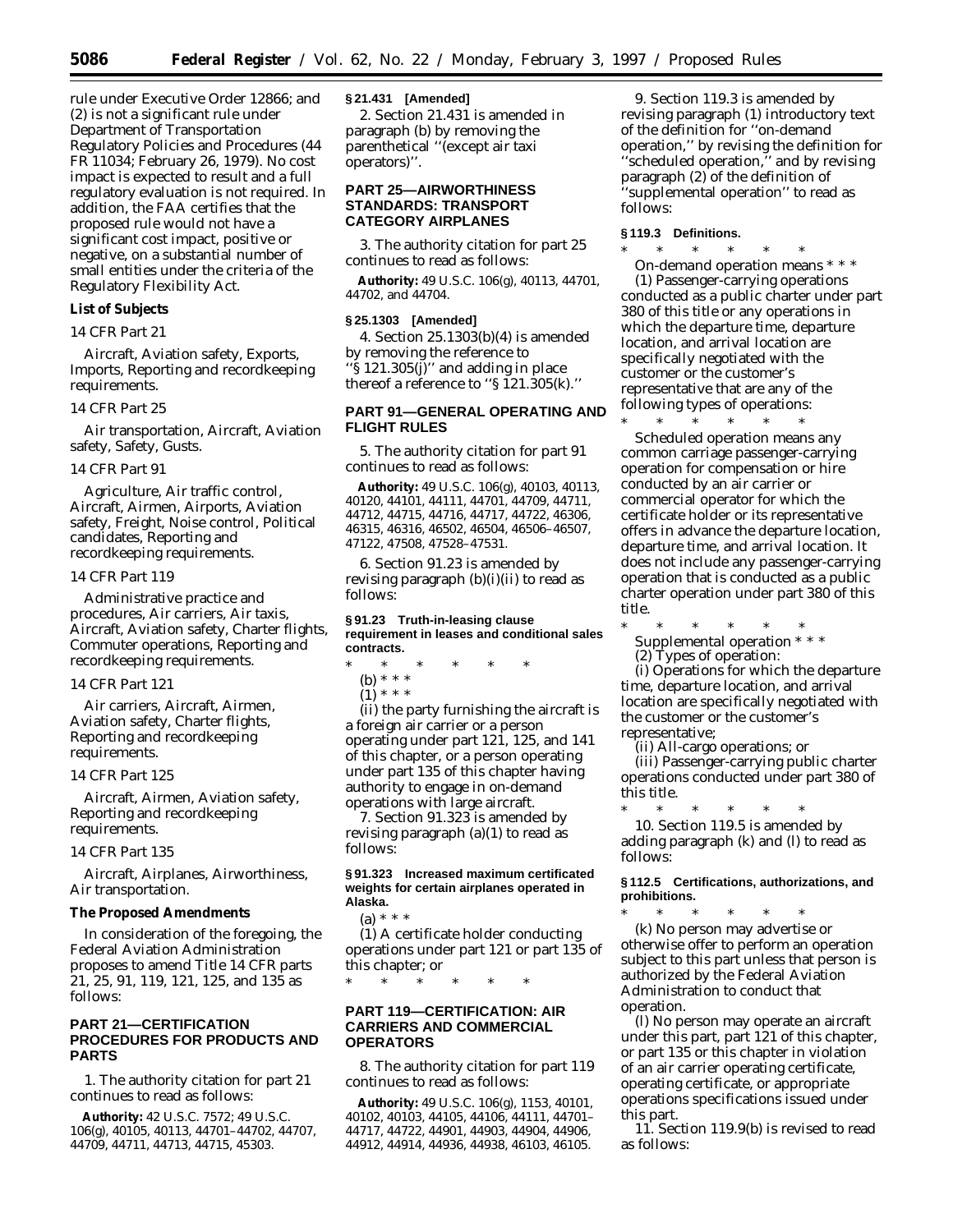#### **§ 119.9 Use of business names.**

\* \* \* \* \* \*

(b) No person may operate an aircraft under part 121 or part 135 of this chapter unless that name of the certificate holder who is operating the aircraft, or the air carrier or operating certificate number of the certificate holder who is operating the aircraft, is legibly displayed on the aircraft and is clearly visible and readable from the outside of the aircraft to a person standing on the ground at any time except during flight time. The means of displaying the name on the aircraft and its readability must be acceptable to the Administrator.

12. Section 119.21 is amended by revising the heading and paragraph  $(a)(1)$  to read as follows:

#### **§ 119.21 Commercial operators engaged in intrastate common carriage and direct air carriers.**

 $(a) * * * *$ 

(1) Domestic operations in accordance with the applicable requirements of part 121 of this chapter, and shall be issued operations specifications for those operations in accordance with those requirements. However, based on a showing of safety in air commerce, the Administrator may permit persons who conduct domestic operations between any point located within any of the following Alaskan islands and any point in the State of Alaska to comply with the requirements applicable to flag operations contained in subpart U of part 121 of this chapter;

(i) The Aleutian Islands.

(ii) The Pribilof Islands.

(iii) The Shumagin Islands.

\* \* \* \* \*

13. Section 119.35 is revised to read as follows:

## **§ 119.35 Certificate application: All operators.**

(a) A person applying to the Administrator for an Air Carrier Certificate or Operating Certificate under this part (applicant) must submit an application—

(1) In a form and manner prescribed by the Administrator; and

(2) Containing any information the Administrator requires the applicant to submit.

(b) Each applicant must submit the application to the Administrator at least 90 days before the date of intended operation.

14. Section 119.36 is added to read as follows:

#### **§ 119.36 Additional certificate application requirements for commercial operators.**

(a) Each applicant for the original issue of an operating certificate for the purpose of conducting intrastate common carriage operations under part 121 or part 135 of this chapter must submit an application in a form and manner prescribed by the Administrator to the Flight Standards District Office in whose area the applicant proposes to establish or has established his or her principal base of operations.

(b) Each application submitted under paragraph (a) of this section must contain a signed statement showing the following:

(1) For corporate applicants:

(i) The name and address of each stockholder who owns 5 percent or more of the total voting stock of the corporation, and if that stockholder is not the sole beneficial owner of the stock, the name and address of each beneficial owner. And individual is considered to own the stock owned, directly or indirectly, by or for his or her spouse, children, grandchildren, or parents.

(ii) The name and address of each director and each officer and each person employed or who will be employed in a management position described in §§ 119.65 and 119.69, as applicable.

(iii) The name and address of each person directly or indirectly controlling or controlled by the applicant and each person under direct or indirect control with the applicant.

(2) For non-corporate applicants:

(i) The name and address of each person having a financial interest therein and the nature and extent of that interest.

(ii) The name and address of each person employed or who will be employed in a management position described in §§ 119.65 and 119.69, as applicable.

(c) In addition, each applicant for the original issue of an operating certificate under paragraph (a) of this section must submit with the application a signed statement showing—

(1) The nature and scope of its intended operation, including the name and address of each person, if any, with whom the applicant has a contract to provide services as a commercial operator and the scope, nature, date, and duration of each of those contracts; and

(2) For applicants intending to conduct operations under part 121 of this chapter, the financial information listed in paragraph (e) of this section.

(d) Each applicant for, or holder of, a certificate issued under paragraph (a) of this section, shall notify the Administrator within 10 days after—

(1) A change in any of the persons, or the names and addresses of any of the

persons, submitted to the Administrator under paragraph  $(b)(1)$  or  $(b)(2)$  of this section; or

(2) For applicants intending to conduct operations under part 121 of this chapter, a change in the financial information submitted to the Administrator under paragraph (e) of this section that occurs while the application for the issue is pending before the FAA and that would make the applicant's financial situation substantially less favorable than originally reported.

(e) Each applicant for the original issue of an operating certificate under paragraph (a) of this section who intends to conduct operations under part 121 of this chapter must submit the following financial information:

(1) A balance sheet that shows assets, liabilities, and net worth, as of a date not more than 60 days before the date of application.

(2) An itemization of liabilities more than 60 days past due on the balance sheet date, if any, showing each creditor's name and address, a description of the liability, and the amount and due date of the liability.

(3) An itemization of claims in litigation, if any, against the applicant as of the date of application showing each claimant's name and address and a description and the amount of the claim.

(4) A detailed projection of the proposed operation covering 6 complete months after the month in which the certificate is expected to be issued including—

(i) Estimated amount and source of both operating and nonoperating revenue, including identification of its existing and anticipated income producing contracts and estimated revenue per mile or hour of operation by aircraft type;

(ii) Estimated amount of operating and nonoperating expenses by expense objective classification; and

(iii) Estimated net profit or loss for the period.

(5) An estimate of the cash that will be needed for the proposed operations during the first 6 months after the month in which the certificate is expected to be issued, including—

(i) Acquisition of property and equipment (explain);

(ii) Retirement of debt (explain);

(iii) Additional working capital (explain);

(iv) Operating losses other than depreciation and amortization (explain); and

(v) Other (explain).

(6) An estimate of the cash that will be available during the first 6 months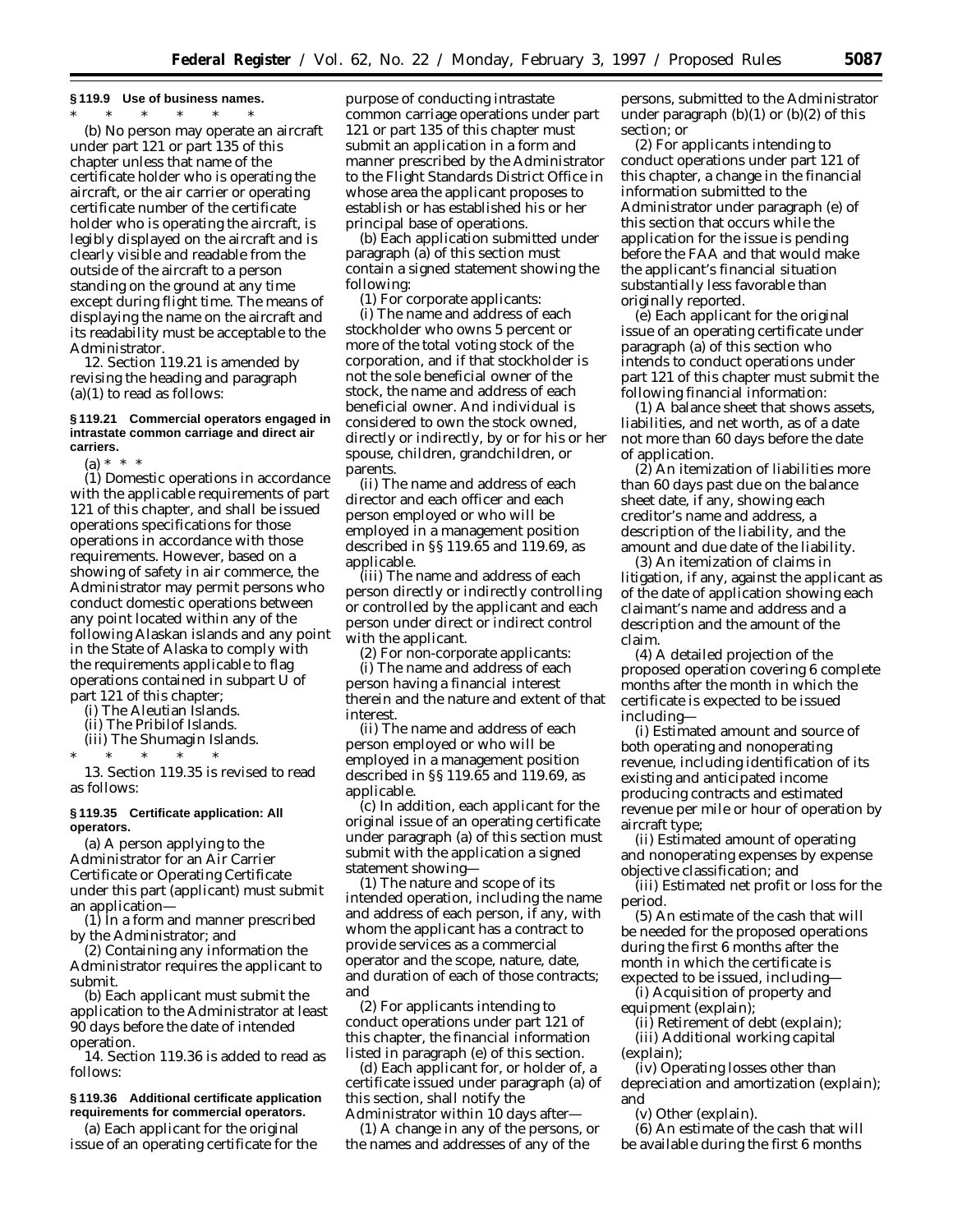after the month in which the certificate is expected to be issued, from—

(i) Sale of property or flight

equipment (explain);

(ii) New debt (explain); (iii) New equity (explain);

(iv) Working capital reduction

(explain);

(v) Operations (profits) (explain);

(vi) Depreciation and amortization (explain); and

(vii) Other (explain).

(7) A schedule of insurance coverage in effect on the balance sheet date showing insurance companies; policy numbers; types, amounts, and period of coverage; and special conditions, exclusions, and limitations.

(8) Any other financial information that the Administrator requires to enable him or her to determine that the applicant has sufficient financial resources to conduct his or her operations with the degree of safety required in the public interest.

(f) Each financial statement containing financial information required by paragraph (e) of this section must be based on accounts prepared and maintained on an accrual basis in accordance with generally accepted accounting principles applied on a consistent basis, and must contain the name and address of the applicant's public accounting firm, if any. Information submitted must be signed by an officer, owner, or partner of the applicant or certificate holder.

15. Section 119.67 is amended by revising paragraphs (c), (d), and (e) to read as follows:

#### **§ 119.67 Management personnel: Qualifications for operations conducted under part 121 of this chapter.**

\* \* \* \* \* (c) To serve as Director of Maintenance under § 119.65(a) a person must—

(1) Hold a mechanic certificate with airframe and powerplant ratings; and have held these ratings for at least 3 years;

(2) Have at least 3 years supervisory or managerial experience within the last 6 years in a position that exercised operational control over maintenance program functions within maintenance operations conducted under part 121 or 135 of this chapter.

(3) Have at least 1 year of experience in a position in which normal duties included returning airplanes to service;

(4) In the case of a person becoming a Director of Maintenance-

(i) For the first time ever, have at least 3 years experience within the past 6 years in one or a combination of the following—

(A) Maintaining large airplanes with 10 or more passenger seats under part 121 or 135 of this chapter, including at the time of appointment as Director of Maintenance, experience in maintaining the same category and class of airplane as the certificate holder uses; or

(B) Maintaining large airplanes in an airframe repair station, certificated under part 145 of this chapter, that is rated to maintain airplanes in the same category and class of airplane as the certificate holder uses.

(ii) With previous experience as a Director of maintenance, have at least 3 years experience in one or a combination of the qualification standards under paragraph (c)(4)(i) (A) or (B) of this section.

(d) To serve as Chief Inspector under § 119.65(a) a person must-

(1) Hold a mechanic certificate with both airframe and powerplant ratings, and have held these ratings for at least 3 years;

(2) Have at least 3 years supervisory or managerial experience within the last 6 years in a position that exercised operational control over the inspection, quality control, or quality assurance functions within maintenance operations conducted under part 121 or 135 of this chapter.

(3) Have at least 1 year of experience in a position in which the normal duties included returning airplanes to service;

(4) In the case of a person becoming a Chief Inspector—

(i) For the first time ever, have at least 3 years experience within the past 6 years in one or a combination of the following—

(A) Maintaining large airplanes with 10 or more passenger seats under part 121 or 135 of this chapter, including at the time of appointment as Chief Inspector, experience in inspection, quality control, or quality assurance functions for the same category and class of airplane as the certificate holder uses; or

(B) Maintaining large airplanes in an airframe repair station certificated under part 145 of this chapter that is rated to maintain airplanes in the same category and class of airplane as the certificate holder uses.

(ii) With previous experience as a Chief Inspector, have at least 3 years experience in one or a combination of the qualification standards under paragraph  $(d)(4)(i)$  (A) or  $(B)$  of this section.

(e) A certificate holder may request a deviation to employ a person who does not meet the appropriate airman experience, managerial experience, or supervisory experience requirements of this section if the Manager of the Air

Transportation Division or the Manager of the Aircraft Maintenance Division of the FAA Flight Standards Service finds that the person has comparable experience, and can effectively perform the functions associated with the position in accordance with the Federal Aviation Regulations and the procedures outlined in the certificate holder's manual. Grants of deviation under this paragraph may be granted after consideration of the size and scope of the operation and the qualifications of the intended personnel. The Administrator may, at any time, terminate any grant of deviation authority issued under this paragraph.

16. Section 119.71 is amended by revising the introductory text of paragraph (b), the introductory text of paragraph (d), paragraph (e), and the first sentence of paragraph (f) to read as follows:

#### **§ 119.71 Management personnel: Qualifications for operations conducted under part 135 of this chapter.**

\* \* \* \* \* (b) To serve as Director of Operations under § 119.69(a) for a certificate holder that only conducts operations for which the pilot in command is required to hold a commercial pilot certificate, a person must hold at least a commercial pilot certificate. If an instrument rating is required for any pilot in command for that certificate holder, the Director of Operations must also hold an instrument rating. In addition, the Director of Operations must either—

\* \* \* \* \* (d) To serve as Chief Pilot under § 119.69(a) for a certificate holder that only conducts operations for which the pilot in command is required to hold a commercial pilot certificate, a person must hold at least a commercial pilot certificate. If an instrument rating is required for any pilot in command for that certificate holder, the Chief Pilot must also hold an instrument rating. The Chief Pilot must be qualified to serve as pilot in command in at least one aircraft used in the certificate holder's operation. In addition, the Chief Pilot must:

\* \* \* \* \* (e) To serve as Director of Maintenance under § 119.69(a) a person must—

(1) Hold a mechanic certificate with airframe and powerplant ratings, and have held these ratings for at least 3 years;

(2) Have at least 3 years supervisory or managerial experience within the last 6 years in a position that exercised operational control over maintenance program functions within maintenance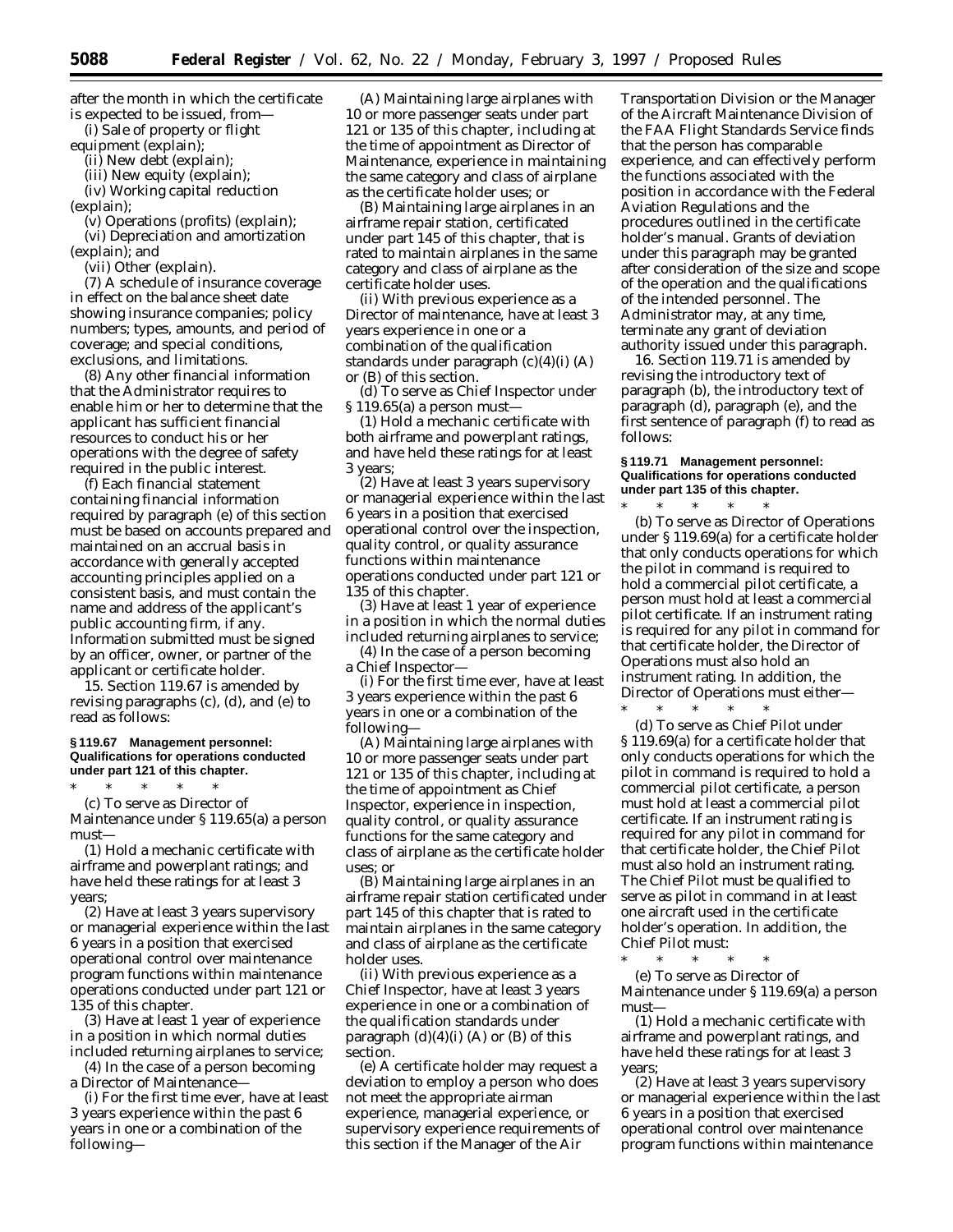operations conducted under part 121 or 135 of this chapter;

(3) Have at least 1 year of experience in a position in which normal duties included returning airplanes to service;

(4) In the case of a person becoming a Director of Maintenance—

(i) For the first time ever, have at least 3 years experience within the past 6 years in one or a combination of the following—

(A) Maintaining airplanes under part 121 or 135 of this chapter, including at the time of appointment as Director of Maintenance, experience maintaining the same category and class of airplane as the certificate holder uses; or

(B) Maintaining airplanes in an airframe repair station, certificated under part 145 of this chapter, that is rated to maintain airplanes in the same category and class of airplane as the certificate holder uses.

(ii) With previous experience as a Director of Maintenance, have at least 3 years experience in one or a combination of the qualification standards under paragraph  $(c)(4)(i)$  (A) or (B) of this section.

(f) A certificate holder may request a deviation to employ a person who does not meet the appropriate airmen experience requirements, managerial experience requirements, or supervisory experience requirements of this section if the Manager of the Air Transportation Division or the Manager of the Aircraft Maintenance Division of the FAA Flight Standards Service finds that the person has comparable experience, and can effectively perform the functions associated with the position in accordance with 14 CFR Chapter I and the procedures outlined in the certificate holder's manual.\* \* \*

## **PART 121—OPERATING REQUIREMENTS; DOMESTIC, FLAG, AND SUPPLEMENTAL OPERATIONS**

17. The authority citation for part 121 continues to read as follows:

**Authority:** 49 U.S.C. 106(g), 40113, 40119, 44101, 44701–44702, 44705, 44709–44711, 44713, 44716–44717, 44722, 44901, 44903– 44904, 44912, 46105.

18. SFAR \_\_\_\_ is added to read as follows:

**SFAR** \_\_\_\_-Alternative Communications **and Dispatching Procedures**

1. *Applicability.* This Special Federal Aviation Regulation applies to each holder of an air carrier or operating certificate (hereafter, certificate holder) that meets one of the following eligibility requirements:

a. The certificate holder conducts scheduled operations with airplanes having a passenger-seat configuration of 30 seats or fewer, excluding each crewmember seat, and

a payload capacity of 7,500 pounds or less under part 121 of this chapter.

b. The certificate holder conducts domestic operations in Alaska under part 121 of this chapter.

2. *Alternative requirements.*

a. If an operator described in paragraph 1.a. of this SFAR is conducting a flight with an airplane described in 1.a. and if communications cannot be maintained over the entire route (which would be contrary to the requirements of § 121.99 of this chapter), such an operator may continue to operate over such a route subject to approval by the Administrator. In granting such approval the Administrator considers the following:

i. The operator has an established dispatch communication system.

ii. Gaps in communication are not over the entire route, but only over portions of the route.

iii. When communication gaps occur, they occur due to one or more of the following:

A. Lack of infrastructure.

B. Geographical considerations.

C. Assigned operating altitude.

iv. Procedures are established for the prompt re-establishment of communications. v. The operator has presented a plan or

schedule for coming into compliance with the requirement in  $\tilde{\S}$  121.99 of this chapter.

b. A certificate holder who conducts domestic operations in Alaska may, notwithstanding the requirements of § 121.99 of this chapter, use a communications system operated by the United States for those operations.

c. An operator described in paragraph 1.a. of this SFAR who conduct operations in Alaska may share the aircraft dispatcher required by § 121.395 with another operator described in paragraph 1.a. of this SFAR who conducts operations in Alaska if authorized to do so by the Administrator. Before granting such an authorization, the Administrator considers:

i. The operators' joint plans for complying with the aircraft dispatcher training rules in subpart N of part 121 of this chapter and the aircraft dispatcher qualification and duty time limitation rules in subpart P of part 121 of this chapter.

ii. The number of flights for which the aircraft dispatcher would be responsible.

iii. Whether the responsibilities of the dispatcher would be beyond the capability of a single dispatcher.

3. *Expiration.* This Special Federal Aviation Regulation terminates on [date 4 years after issuance] unless sooner terminated.

19. Section 121.2 is amended by adding paragraphs  $(d)(1)(iv)$  and  $(e)(1)(iv)$  to read as follows:

#### **§ 121.2 Compliance schedule for operators that transition to part 121; certain new entrant operators.**

\* \* \* \* \*

- (d) \* \* \*
- $\binom{1}{1}$  \* \* \*

(iv) [date 2 years after final rule is issued]: Section 121.310(b)(1), Interior emergency exit locating sign.

\* \* \* \* \*

(e) \* \* \*  $(1) * * * *$ 

(iv) Manufactured on or after [date 2 years after issue of final rule]: Section 121.310(b)(1), Interior emergency exit locating sign.

\* \* \* \* \*

20. Section 121.99 is revised to read as follows:

#### **§ 121.99 Communication facilities.**

(a) Each certificate holder conducting domestic or flag operations must show that a two-way radio communication system or other means of communication approved by the Administrator is available at points that will ensure reliable and rapid communications, under normal operating conditions over the entire route (either direct or via approved point-to-point circuits) between each airplane and the appropriate dispatch office, and between each airplane and the appropriate air traffic control unit, except as specified in § 121.351(c).

(b) For the following types of operations, the communications systems between each airplane and the dispatch office must be independent of any system operated by the United States:

(1) All domestic operations;

(2) Flag operations in the 48 contiguous States and the District of Columbia; and

(3) After [date 4 years after issuance], flag operations outside the 48 contiguous States and the District of Columbia.

21. Section 121.137(c) is revised to read as follows:

#### **§ 121.137 Distribution and availability.**

\* \* \* \* \* (c) For the purpose of complying with paragraph (a) of this section, a certificate holder may furnish the persons listed therein the maintenance part of the manual in printed form or other form, acceptable to the Administrator, that is

retrievable in the English language. 22. In § 121.139, the heading and paragraph (a) are revised to read as follows:

#### **§ 121.139 Requirement for manual aboard aircraft: Supplemental operations.**

(a) Except as provided in paragraph (b) of this section, each certificate holder conducting supplemental operations shall carry appropriate parts of the manual on each airplane when away from the principal base of operations. The appropriate parts must be available for use by ground or flight personnel. If the certificate holder carries aboard an aircraft all or any portion of the maintenance part of its manual in other than printed form, it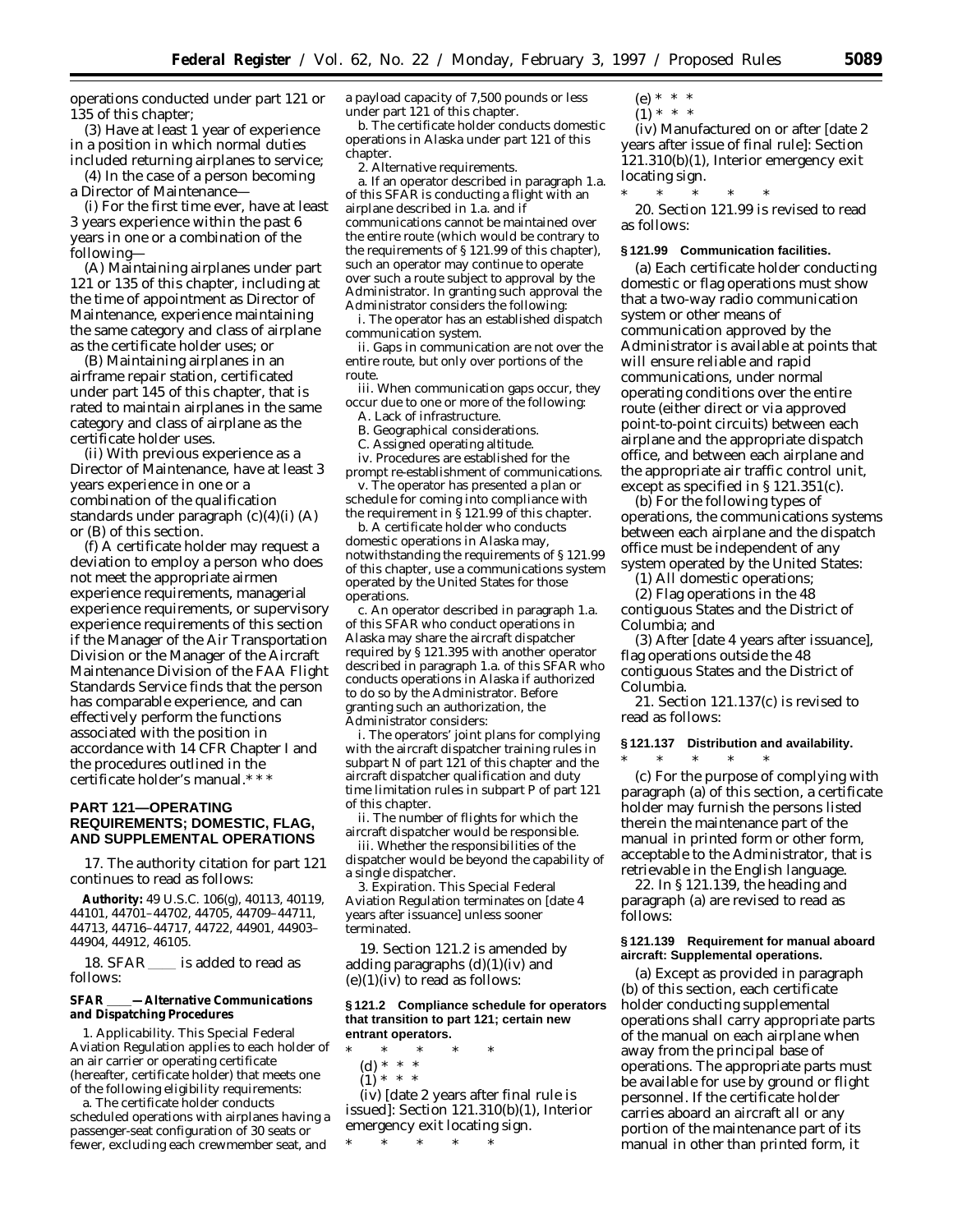must carry a compatible reading device that produces a legible image of the maintenance information and instructions or a system that is able to retrieve the maintenance information and instructions in the English language.

\* \* \* \* \* 23. Section 121.305 is amended by removing the words ''paragraph (j) of this section'' in paragraph (f) and adding, in their place, the words ''paragraph (k) of this section;'' and by revising paragraph (j) to read as follows:

## **§ 121.305 Flight and navigational equipment.**

\* \* \* \* \* (j) On the airplanes described in this paragraph, in addition to two gyroscopic bank and pitch indicators (artificial horizons) for use at the pilot stations, a third such instrument is installed in accordance with paragraph (k) of this section:

(1) On each turbojet powered airplane.

(2) On each turbopropeller powered airplane having a passenger-seat configuration of more than 30 seats, excluding each crewmember seat, or a payload capacity of more than 7,500 pounds.

(3) On each turbopropeller powered airplane having a passenger-seat configuration of 30 seats or fewer, excluding each crewmember seat, and a payload capacity of 7,500 pounds or less that is manufactured on or after March 20, 1997.

(4) After December 20, 2010, on each turbopropeller powered airplane having a passenger seat configuration of 10–30 seats and a payload capacity of 7,500 pounds or less that was manufactured before March 20, 1997.

\* \* \* \* \* 24. Section 121.310 is amended by adding the words ''Except as provided in paragraph (b)(2)(iii) of this section,'' to the beginning of paragraph (b)(2)(i); by revising the words ''For an airplane'' to read ''For a transport category airplane" in paragraph  $(b)(2)(ii)$ ; and by adding a new paragraph (b)(2)(iii) to read as follows:

#### **§ 121.310 Additional emergency equipment.**

- \* \* \* \* \*
	- (b) \* \* \*
	- $(2) * * * *$

(iii) For a nontransport category turbopropeller powered airplane type certificated after December 31, 1964, each passenger emergency exit marking and each locating sign must be manufactured to meet the requirements of § 23.811(b) of this chapter. On these

airplanes, no sign may continue to be used if its luminescence (brightness) decreases to below 100 microlamberts.

\* \* \* \* \* 25. Section 121.333 is amended by revising paragraph (c)(2) to read as follows:

**§ 121.333 Supplemental oxygen for emergency descent and for first aid; turbine engine powered airplanes with pressurized cabins.**

\* \* \* \* \*

(c) \* \* \* (2) When operating at flight altitudes above flight level 250, one pilot at the controls of the airplane shall at all times wear and use an oxygen mask secured, sealed, and supplying oxygen, in

accordance with the following: (i) The one pilot need not wear and use an oxygen mask at or below the following flight levels if each flight crewmember on flight deck duty has a quick-donning type of oxygen mask that the certificate holder has shown can be placed on the face from its ready position, properly secured, sealed, and supplying oxygen upon demand, with one hand and within five seconds:

(A) For airplanes having a passenger seat configuration of more than 30 seats, excluding any required crewmember seat, or a payload capacity of more than 7,500 pounds, at or below flight level 410.

(B) For airplanes having a passenger seat configuration of less than 31 seats, excluding any required crewmember seat, and a payload capacity of 7,500 pounds or less, at or below flight level 350.

(ii) Whenever a quick-donning type of oxygen mask is to be used under this section, the certificate holder shall also show that the mask can be put on without disturbing eye glasses and without delaying the flight crewmember from proceeding with his assigned emergency duties. The oxygen mask after being put on must not prevent immediate communication between the flight crewmember and other crewmembers over the airplane intercommunication system.

\* \* \* \* \* 26. Section 121.437 is amended by removing paragraph (b), by redesignating current paragraph (c) as paragraph (b) and by adding a new sentence to redesignated paragraph (b) to read as follows:

## **§ 121.437 Pilot qualification: Certificates required.**

(a) \* \* \* (b)  $*$   $*$   $*$  Notwithstanding the requirements of § 61.63 (b) and (c) of this chapter, a pilot who is currently

employed by a certificate holder and meets applicable training requirements of subpart N of this part, and the proficiency check requirements of § 121.444, may be issued the appropriate category and class ratings by presenting proof of compliance with those requirements to a Flight Standards District Office.

### **§ 121.590 [Amended]**

27. Section 121.590 is amended in paragraph (a) by removing the words ''operate an aircraft into a land airport'' and adding, in their place, the words ''operate an airplane designed for at least 31 passenger seats into a land airport.''

28. Section 121.713 is amended by revising paragraph (b)(2) to read as follows:

**§ 121.713 Retention of contracts and amendments: Commercial operators who conduct intrastate operations for compensation or hire.**

\* \* \* \* \* (b) \* \* \* (2) The information required by

§ 119.36(e)(2), (e)(7), and (e)(8) of this chapter.

\* \* \* \* \*

## **PART 125—CERTIFICATION AND OPERATIONS: AIRPLANES HAVING A SEATING CAPACITY OF 20 OR MORE PASSENGERS OR A MAXIMUM PAYLOAD CAPACITY OF 6,000 POUNDS OR MORE**

29. The authority citation for part 125 continues to read as follows:

**Authority:** 49 U.S.C. 106(g), 40113, 44701– 44702, 44705, 44710–44711, 44713, 44716– 44717, 44722.

30. Section 125.71(f) is revised to read as follows:

### **§ 125.71 Preparation.**

\* \* \* \* \* (f) For the purpose of complying with paragraph (d) of this section, a certificate holder may furnish the persons listed therein with the maintenance part of its manual in printed form or other form, acceptable to the Administrator, that is retrievable in the English language. If the certificate holder furnishes the maintenance part of the manual in other than printed form, it must ensure there is a compatible reading device available to those persons that provides a legible image of the maintenance information and instructions or a system that is able to retrieve the maintenance information and instructions in the English language.

\* \* \* \* \*